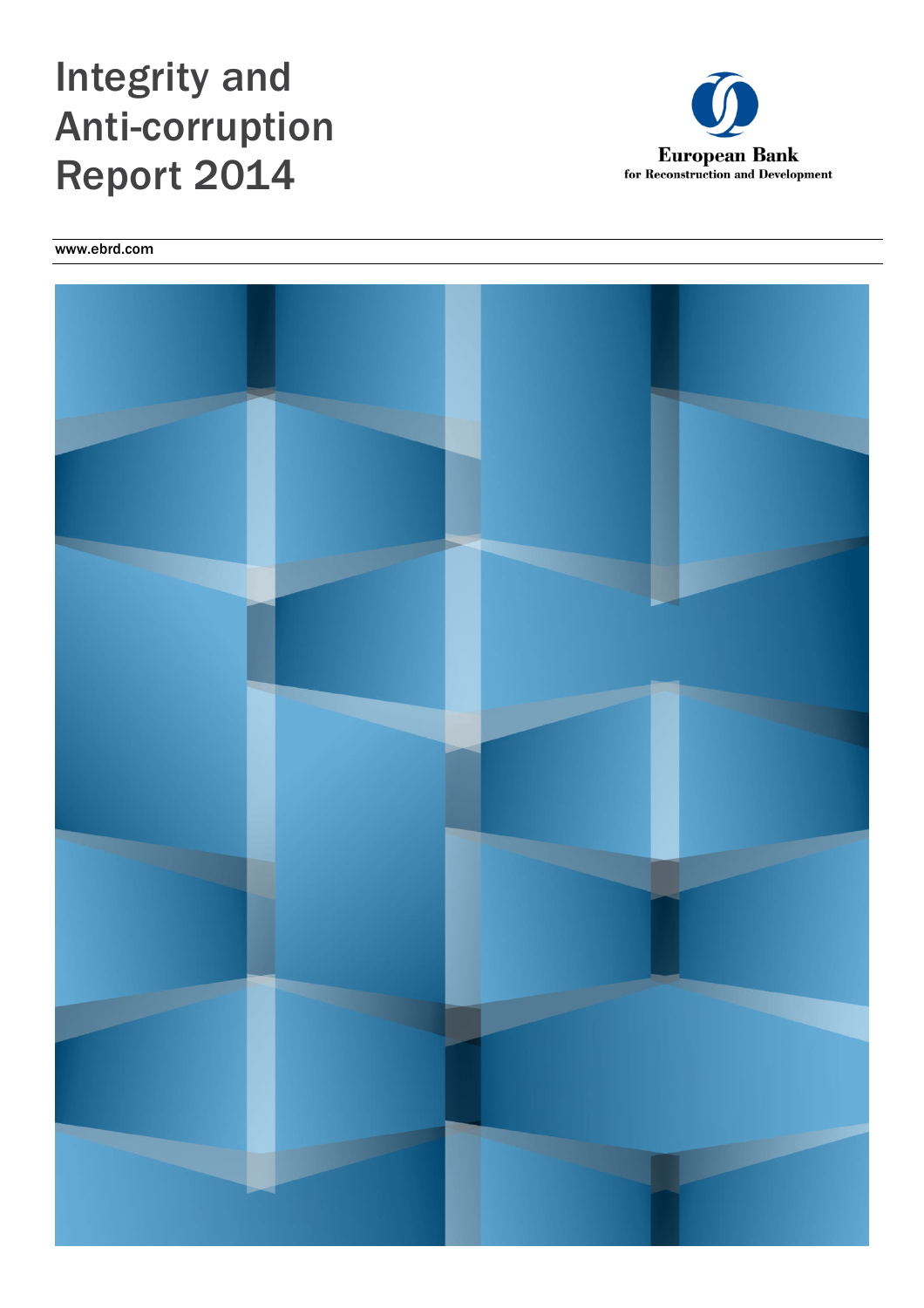# The EBRD's Integrity and Anti-corruption

Report 2014 explains how the Bank has applied and updated its policies and procedures on integrity and anticorruption during the year ending 31 December 2014. The report also summarises the Bank's technical cooperation, economic research and analysis, and international dialogue activities in relation to integrity and anti-corruption.

#### Contact information

Questions regarding this report should be addressed to:

The Office of the Chief Compliance Officer (OCCO) European Bank for Reconstruction and Development One Exchange Square London EC2A 2JN Telephone: +44 (0)20 7338 6000 Fax: +44 (0)20 7338 7633 Email: compliance@ebrd.com

www.ebrd.com/pages/about/integrity.shtml

#### How to report fraud and corruption to the EBRD

Complaints, including reports of suspected fraud or corruption, can be submitted to OCCO by email, telephone or in writing at the above address, or via the online form at:

www.ebrd.com/pages/about/integrity/form.shtml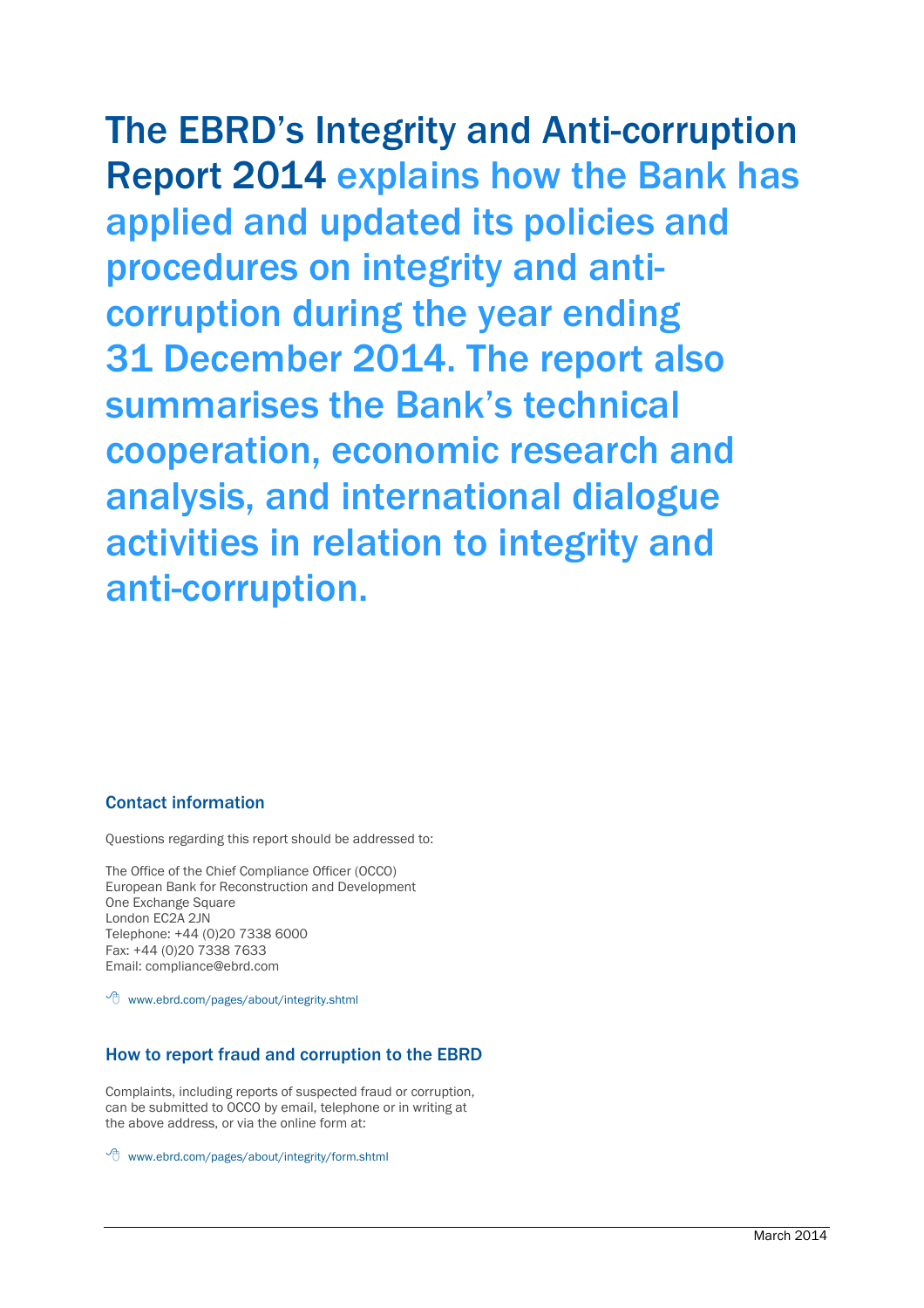# **Contents**

| 1.                                     |                  |  |  |  |  |  |
|----------------------------------------|------------------|--|--|--|--|--|
| 1.2                                    |                  |  |  |  |  |  |
| 2.                                     |                  |  |  |  |  |  |
| 2.1<br>2.4<br>2.5<br>2.6<br>2.7<br>2.8 |                  |  |  |  |  |  |
| 3.                                     |                  |  |  |  |  |  |
| 3.1<br>3.2<br>3.1                      | Introduction 144 |  |  |  |  |  |
| 4.                                     |                  |  |  |  |  |  |
| 4.1<br>4.2<br>4.3<br>4.4<br>4.5        |                  |  |  |  |  |  |
| 5.                                     |                  |  |  |  |  |  |
| 5.1<br>5.2<br>5.3<br>5.4<br>6.         |                  |  |  |  |  |  |
|                                        |                  |  |  |  |  |  |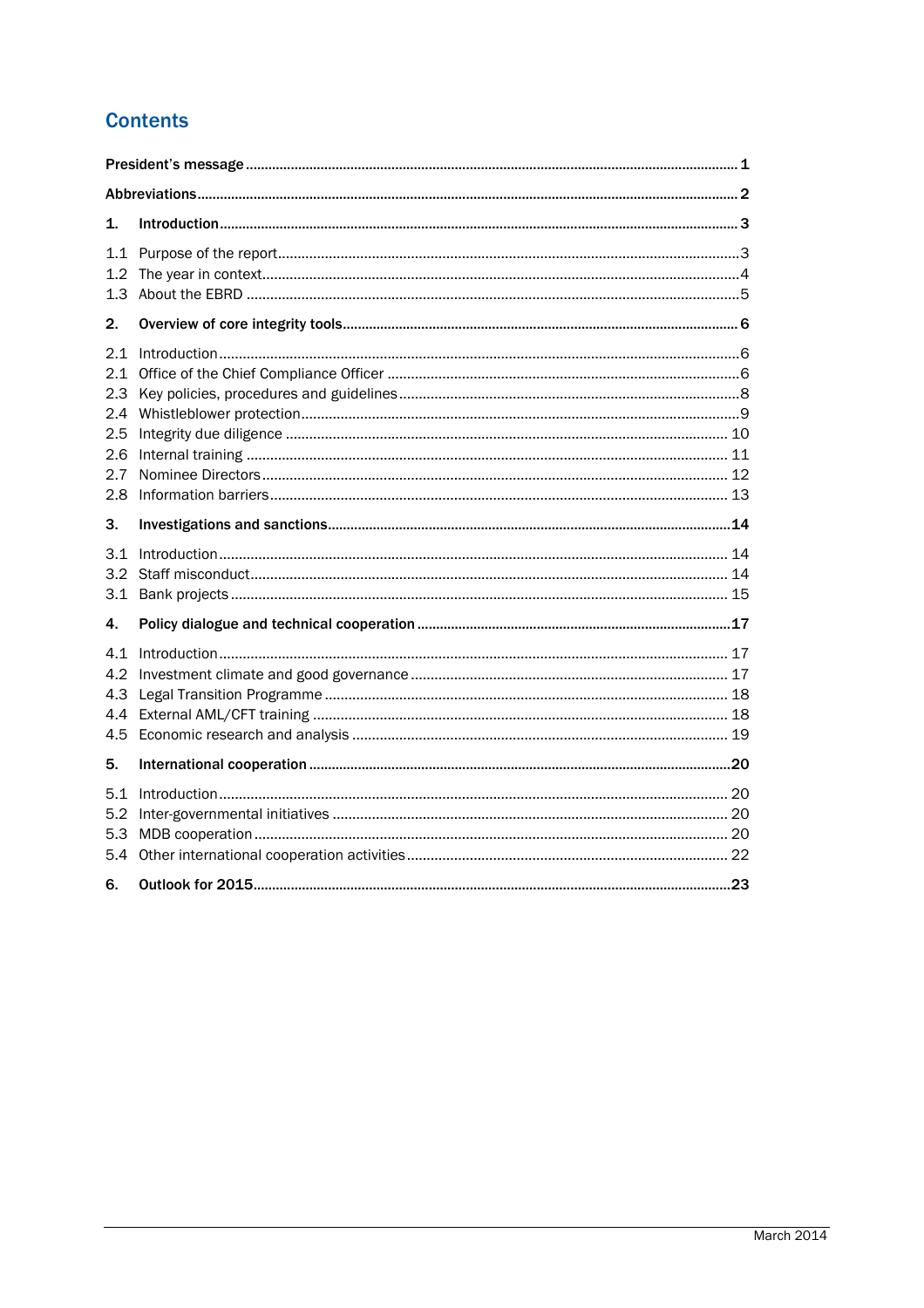# President's message

Integrity is one of the EBRD's core values. We are fully committed to promoting good corporate governance and ensuring that the highest standards of integrity are observed in all of the activities of the Bank in the region where we operate. Pervasive corruption was identified in EBRD's *[Transition Report 2014](http://www.ebrd.com/news/publications.html)* as one of the key constraints in the business environment affecting innovative companies in our countries of investment.

In 2014, the Bank invested €8.9 billion in more than 30 countries from Morocco to Mongolia. This represents an increase of €355 million from 2013 and was achieved despite serious challenges including geopolitical tensions, market and currency volatility and slowing growth in some countries.



Sir Suma Chakrabarti EBRD President

Through policy dialogue, capacity- building and project work supported by extensive due diligence, the EBRD plays a crucial role in helping to

improve the business climate in our countries of operations. And as this report testifies, the EBRD has successfully responded to the challenge of working in new countries while maintaining the highest standards of integrity and governance in its projects. The Bank also applies these high standards to its internal activities and 2014 saw the EBRD strengthen its mechanisms in this area, in particular through the implementation of enhanced whistleblower protection.

In 2014, we intensified our already extensive anti-corruption efforts with the launch of the Investment Climate and Governance Initiative (ICGI), in coordination with national and international partners. We signed agreements with the Albanian, Moldovan, Serbian and Ukrainian governments to help them build institutional frameworks to combat corruption and ultimately improve the investment climate. The ICGI is only one example of the policy dialogue instruments that the EBRD uses to maximise the impact of its investments.

Given the uncertain global economic outlook and the pressure that this puts on companies, it is likely that the need for vigilance will increase over the coming years. A key element of the recently adopted Medium-Term Directions, which set out the Bank's high-level strategic objectives, is to help countries build economic resilience through strong policies, institutions and economic structures. At times like these, the EBRD stands ready as a strong, reliable and effective partner in the fight against corruption.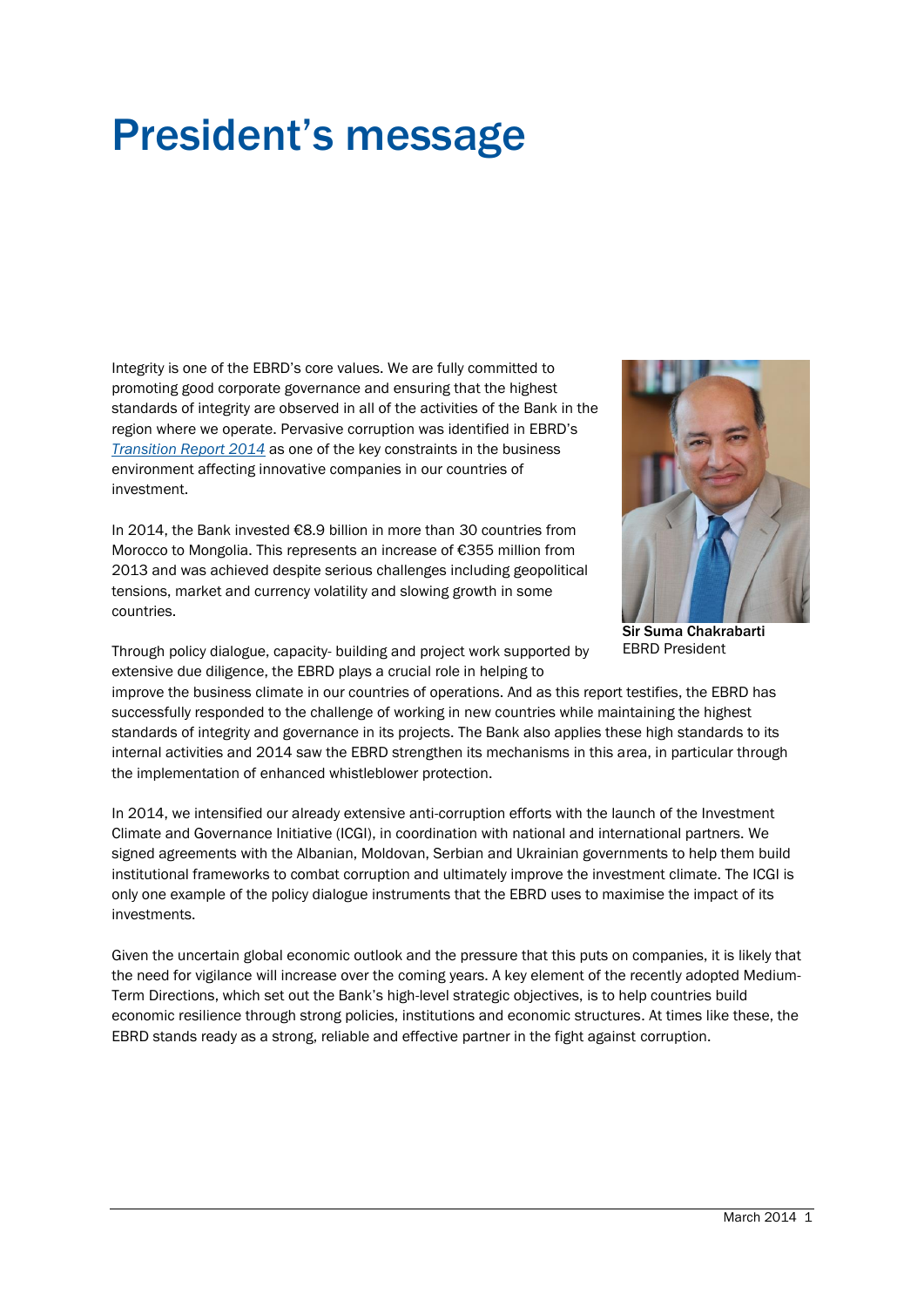# Abbreviations

ABI: Annual Bank Investment ADB: Asian Development Bank AMEDD: Agreement for the Mutual Enforcement of Debarment Decisions AML: Anti-money laundering BEEPS: Business Environment and Enterprise Performance Survey BIDD: Business Intelligence Due Diligence CDRP: Conduct and Disciplinary Rules and Procedures CFT: Countering the financing of terrorism EAG: Eurasian Group on Combating Money Laundering and Terrorist Financing EBRD: European Bank for Reconstruction and Development EIB: European Investment Bank EITI: Extractive Industries Transparency Initiative EPP: Enforcement Policy and Procedures FATF: Financial Action Task Force ICGI: Investment Climate and Governance Initiative ICHA: International Corruption Hunters Alliance IDB: InterAmerican Development Bank IDD: Integrity Due Diligence IFI: international financial institution IMF: International Monetary Fund LTP: Legal Transition Programme MENA: Middle East and North Africa MDBs: Multilateral Development Banks ND: Nominee Director OCCO: Office of the Chief Compliance Officer OCE: Office of the Chief Economist OECD: Organisation for Economic Co-operation and Development OFAC: Office of Foreign Assets Control OLAF: European Anti-Fraud Office PCM: Project Complaint Mechanism PEPs: Politically Exposed Persons PP&Rs: Procurement Policies and Rules SEMED: Southern and eastern Mediterranean SMEs: small and medium-sized enterprises TI: Transparency International UNCITRAL: United Nations Commission on International Trade Law WBG: World Bank Group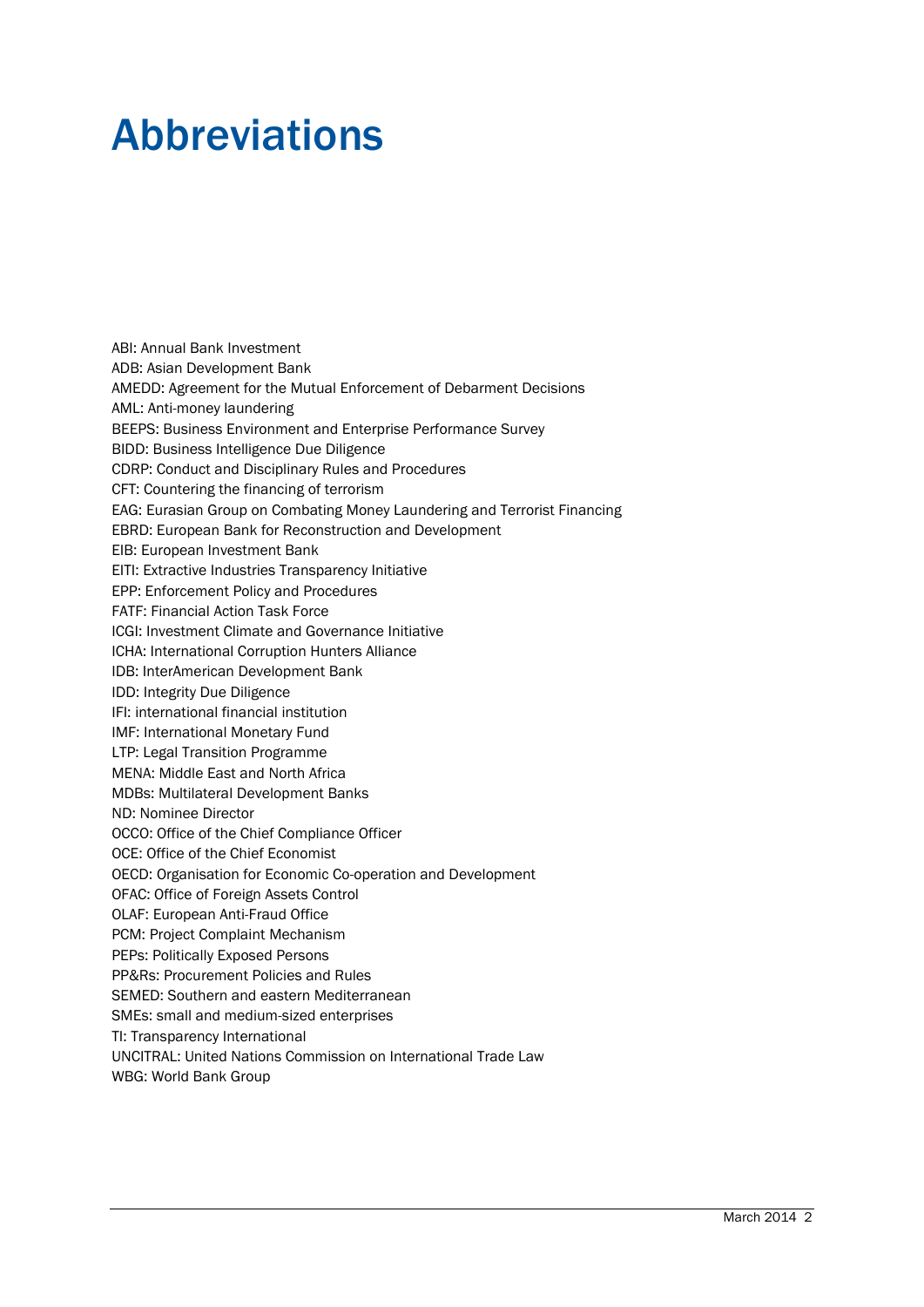# 1. Introduction

### 1.1 Purpose of the report

The European Bank for Reconstruction and Development (EBRD) ("the Bank") is committed to achieving the highest standards of governance, integrity and transparency in the conduct of its business.

This commitment translates into a comprehensive and robust approach to the management of integrity risks associated with the Bank's investment activities and the performance of Bank personnel.

The EBRD's Integrity and Anti-corruption Report 2014 explains how the Bank has applied (and, where relevant, updated) its integrity and anticorruption policies and procedures during the year ending 31 December 2014.

The report also summarises related activities undertaken by the Bank during the year in the context of technical cooperation and policy dialogue, economic research and analysis and international cooperation.

The report is issued by the EBRD's Office of the Chief Compliance Officer (OCCO) and is published on the Bank's website.

Further information on the issues addressed by this report – including key EBRD policies and guidelines, information on OCCO and guidance on how to report fraud and corruption – is available online:

A Integrity and compliance [www.ebrd.com/integrity-and-compliance.html](http://www.ebrd.com/integrity-and-compliance.html)

#### Integrity and anti-corruption at the EBRD

#### Risk management

The EBRD's focus on integrity and anti-corruption centres on client-related risks associated with the Bank's financing activities and risks associated with the personal conduct of Bank staff members.

#### General principles

The Bank's anti-corruption strategy is organised on four key principles: prevention, detection, investigation and enforcement. While each of these is equally important, the EBRD places a particular emphasis on *ex-ante* measures. The effectiveness of the Bank's preinvestment screening is reflected in the quality of the Bank's project portfolio and transition impact.

#### Transition impact

As a major investor in enterprises and financial institutions based in or operating out of its countries of operations, the EBRD also seeks to promote high ethical standards, integrity and good business practices as a key transition component in its work.

#### International cooperation

The EBRD works closely with other international financial institutions and other relevant organisations on the coordination of anti-corruption efforts and actively participates in the international development and dissemination of best practice and experience.

#### Key areas of activity

The EBRD's integrity and anti-corruption activities include improving the Bank's internal management systems; conducting investigations and imposing sanctions where appropriate; the delivery of technical cooperation projects in the Bank's countries of operations; and cooperation and coordination at the international level. The EBRD's Office of the Chief Compliance Officer (OCCO) plays a key role in advising and supporting the Bank in all aspects of this work.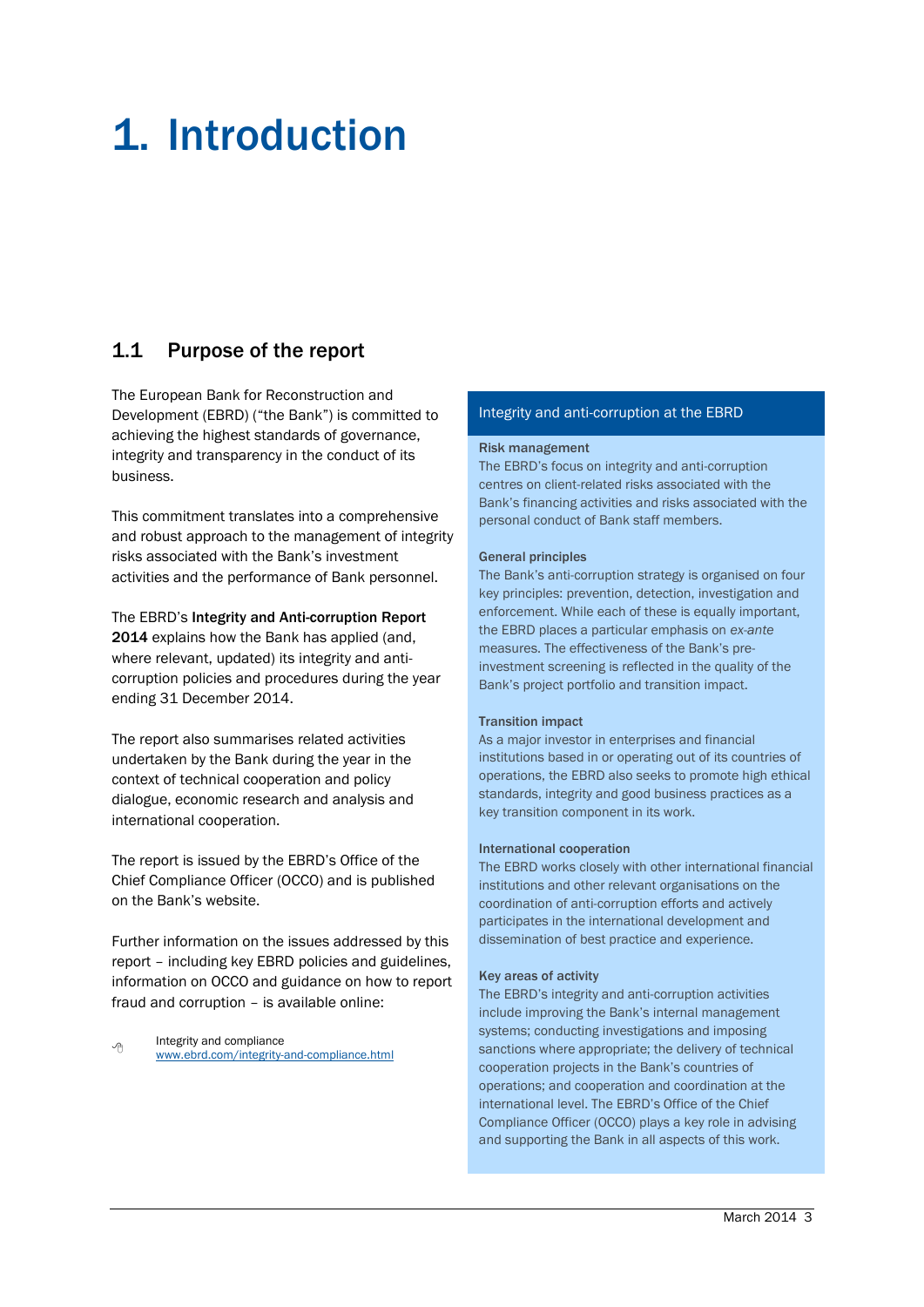# 1.2 The year in context

In 2014 major economic and political challenges affected the pace of transition in many countries where the EBRD works. The Bank responded to this difficult environment by, once again, delivering significant investment and transition impact by way of total Annual Bank Investment (ABI) for 2014 of €8.9 billion in 377 operations across more than 30 countries. ABI in the financial sector reached €2.8 billion (with SME financing a priority), in the diversified corporate sectors €2.3 billion, in the infrastructure sector €2 billion and in the energy sector €1.7 billion.

The EBRD's *Annual Report 2014* contains detailed information on the Bank's operational activities and results during the reporting period and provides further context for the integrity and anti-corruption review provided in this report

| ≁                                        | Annual Report 2014                                                  |                                                                                                                              | www.ebrd.com/pages/research/publications/flagships/annual.shtml                                             |                                                                      |                                                                            |
|------------------------------------------|---------------------------------------------------------------------|------------------------------------------------------------------------------------------------------------------------------|-------------------------------------------------------------------------------------------------------------|----------------------------------------------------------------------|----------------------------------------------------------------------------|
|                                          | <b>EBRD in 2014</b>                                                 |                                                                                                                              |                                                                                                             |                                                                      |                                                                            |
|                                          | Number of projects signed                                           |                                                                                                                              |                                                                                                             |                                                                      | 377                                                                        |
|                                          | Annual Bank Investment (ABI)                                        |                                                                                                                              |                                                                                                             |                                                                      | €8.9billion                                                                |
| Private sector share of ABI              |                                                                     |                                                                                                                              |                                                                                                             |                                                                      | 72 per cent                                                                |
| Early transition countries' share of ABI |                                                                     |                                                                                                                              |                                                                                                             |                                                                      | 13 per cent                                                                |
|                                          |                                                                     | Proportion of transactions for amounts below €10 million                                                                     |                                                                                                             |                                                                      | 57 per cent                                                                |
|                                          |                                                                     |                                                                                                                              | Proportion of projects rated as having 'good' or 'excellent' transition impact potential                    |                                                                      | 89 per cent                                                                |
|                                          | Portfolio as at 31 December 2014                                    |                                                                                                                              |                                                                                                             |                                                                      | €38.7 billion                                                              |
|                                          |                                                                     | Number of employees as at 31 December 2014                                                                                   |                                                                                                             |                                                                      | 1,848                                                                      |
|                                          | Number of Resident Offices                                          |                                                                                                                              |                                                                                                             |                                                                      | 38                                                                         |
|                                          | Number of entities and<br>individuals cross-debarred<br>under AMEDD |                                                                                                                              |                                                                                                             | Number of<br>enforcement<br>proceedings<br>instituted<br>by the EBRD |                                                                            |
|                                          |                                                                     | Number of<br>integrity<br>complaints<br>subject to<br>investigation by<br><b>OCCO</b> following<br>preliminary<br>assessment | Number of staff misconduct<br>matters proceeding to formal<br>investigation under the<br><b>EBRD's CDRP</b> |                                                                      | Number of<br>entities and<br>individuals<br>debarred by the<br><b>EBRD</b> |
|                                          |                                                                     |                                                                                                                              | Number of integrity complaints received by<br>OCCO in connection with Bank operations                       |                                                                      |                                                                            |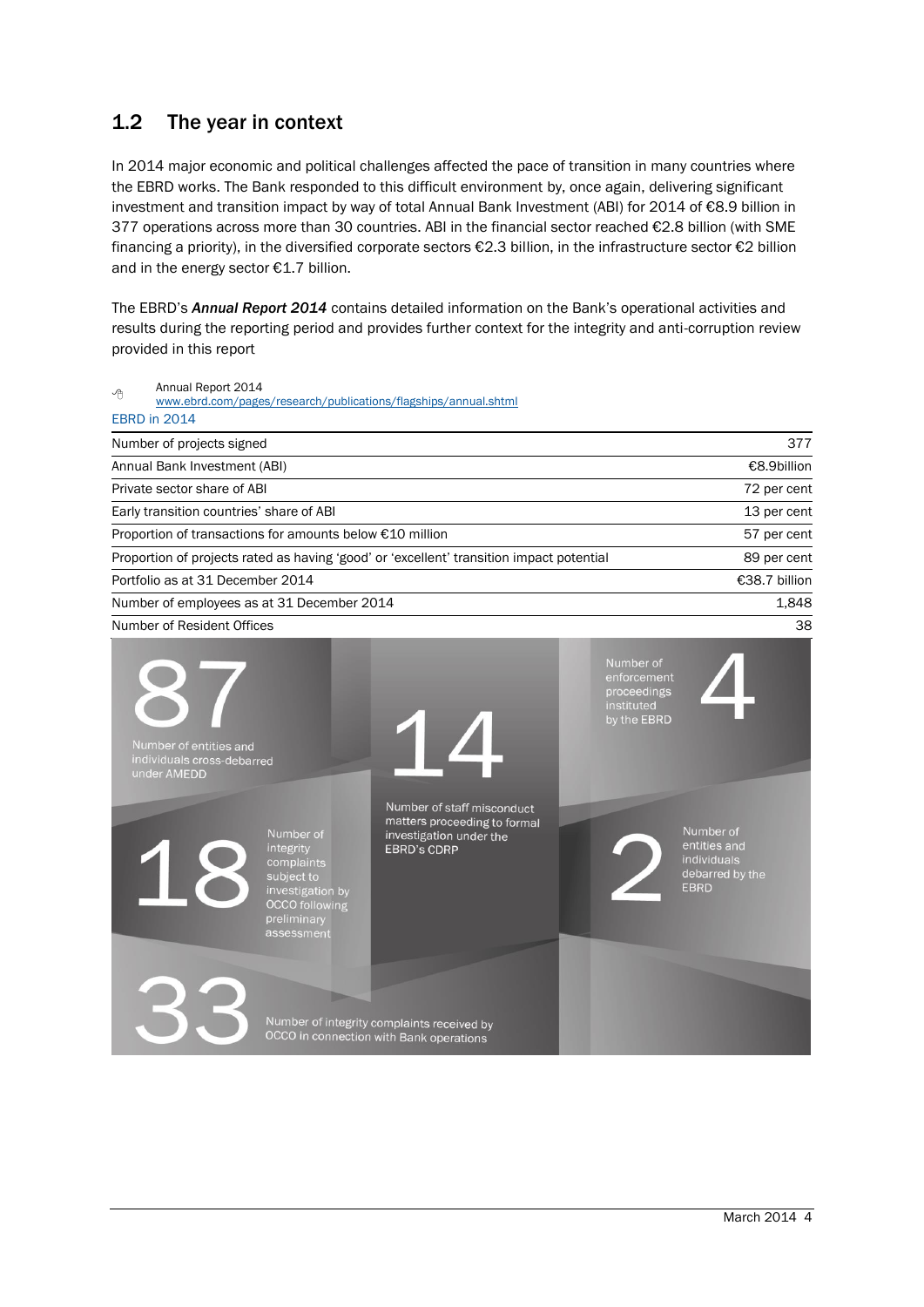# 1.3 About the EBRD

The EBRD is an international financial institution (IFI) owned by 64 countries, the European Union and the European Investment Bank. Established in 1991 at the beginning of the post-Cold War era, at the end of 2014 the EBRD region consisted of 35 countries in central and eastern Europe, Central Asia and the southern and eastern Mediterranean.

The EBRD's mandate is to facilitate the transition to open and democratic market economies. It achieves this by investing in projects, engaging in policy dialogue and providing technical advice. The Bank is the largest single investor in its region and mobilises significant foreign direct investment into its countries of operations. The Bank works mainly with private enterprises, usually together with commercial partners, and provides project financing for the financial sector and the real economy, both new ventures and investments in existing companies. The Bank also works with publicly owned companies to support privatisation, the restructuring of state-owned firms and improvement of municipal services.

#### The EBRD's investment role

#### Every EBRD investment must:

- support the further development of sound market economies
- take risk that supports private investors
- follow sound banking principles
- strengthen sustainability.

Through its investments, the EBRD promotes:

- economic growth in its countries of operations
- entrepreneurship, competition and privatisation
- stronger financial institutions and legal systems
- infrastructure development
- adoption of strong corporate governance, including environmental sensitivity
- structural and sectoral reforms.

#### The EBRD:

- promotes co-financing and foreign direct investment
- mobilises domestic capital
- provides technical assistance.

The EBRD maintains a close political dialogue with governments, authorities and civil society organisations to

promote its goals. It also works in cooperation with international organisations such as the OECD, the IMF, the World Bank and the UN.

The Bank funds its financing activities partly through the issuance of bonds on the international capital markets. In addition, the EBRD's activities are strongly supported by the Bank's Special Funds programme and donor-funded Technical and Investment Cooperation Funds.

#### The EBRD region in 2014

| South-eastern Europe<br>Albania | Eastern Europe and the<br>Caucasus                                      | Russia               |
|---------------------------------|-------------------------------------------------------------------------|----------------------|
| Bosnia and Herzegovina          | Armenia                                                                 | Turkey               |
| <b>Bulgaria</b>                 | Azerbaijan                                                              |                      |
| <b>FYR Macedonia</b>            | <b>Belarus</b>                                                          | Southern and eastern |
| Kosovo                          | Georgia                                                                 | Mediterranean        |
| Montenegro                      | Moldova                                                                 | Egypt                |
| Romania                         | Ukraine                                                                 | Jordan               |
| Serbia                          |                                                                         | Morocco              |
|                                 | <b>Central Asia</b><br>Kazakhstan                                       | Tunisia              |
|                                 | Kyrgyz Republic<br>Mongolia<br>Tajikistan<br>Turkmenistan<br>Uzbekistan | Cyprus               |
|                                 |                                                                         |                      |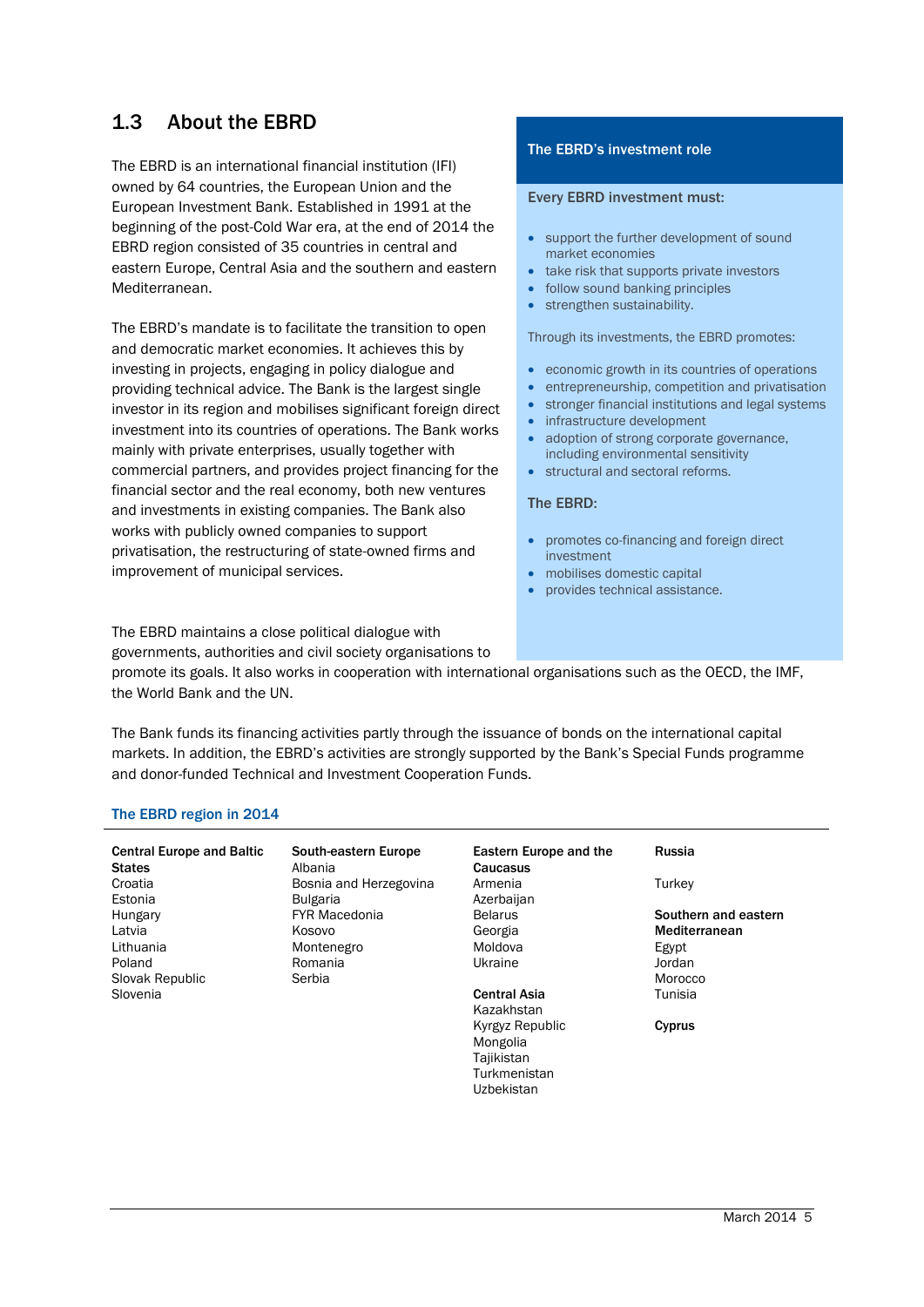# 2. Overview of core integrity tools

## 2.1 Introduction

This chapter provides an annual overview of the main policies, procedures, organisational units and training programmes that are specifically and directly concerned with integrity and anti-corruption at the EBRD. High standards of corporate governance, risk management and accountability are embedded in all aspects of the EBRD's activities and business processes. This chapter does not therefore attempt to provide a comprehensive and exhaustive treatment of all Bank processes that contribute to the integrity of the Bank and its anti-corruption efforts.

## 2.1 Office of the Chief Compliance Officer

OCCO is the principal organisational unit within the EBRD that is specifically tasked to address integrity and corruption issues. OCCO's mission is to protect the integrity and reputation of the Bank, to promote ethical standards of behaviour and to strengthen the Bank's accountability and transparency. OCCO assists in identifying, assessing and monitoring integrity risks arising from the failure to comply with the Bank's standards and policies and contributes, in an independent manner, to the Bank's effective management of integrity risks. OCCO is responsible for the development and maintenance of the policies and standards it enforces.

OCCO is independent from all operational departments in the EBRD and is headed by a Chief Compliance Officer (CCO) who reports directly to the President and has full and free access to the EBRD's Audit Committee. In July 2014, Lisa Rosen became the new Chief Compliance Officer, succeeding Enery Quinones in the role. During the reporting period, there were no other material changes to OCCO's functions, management structure or staffing.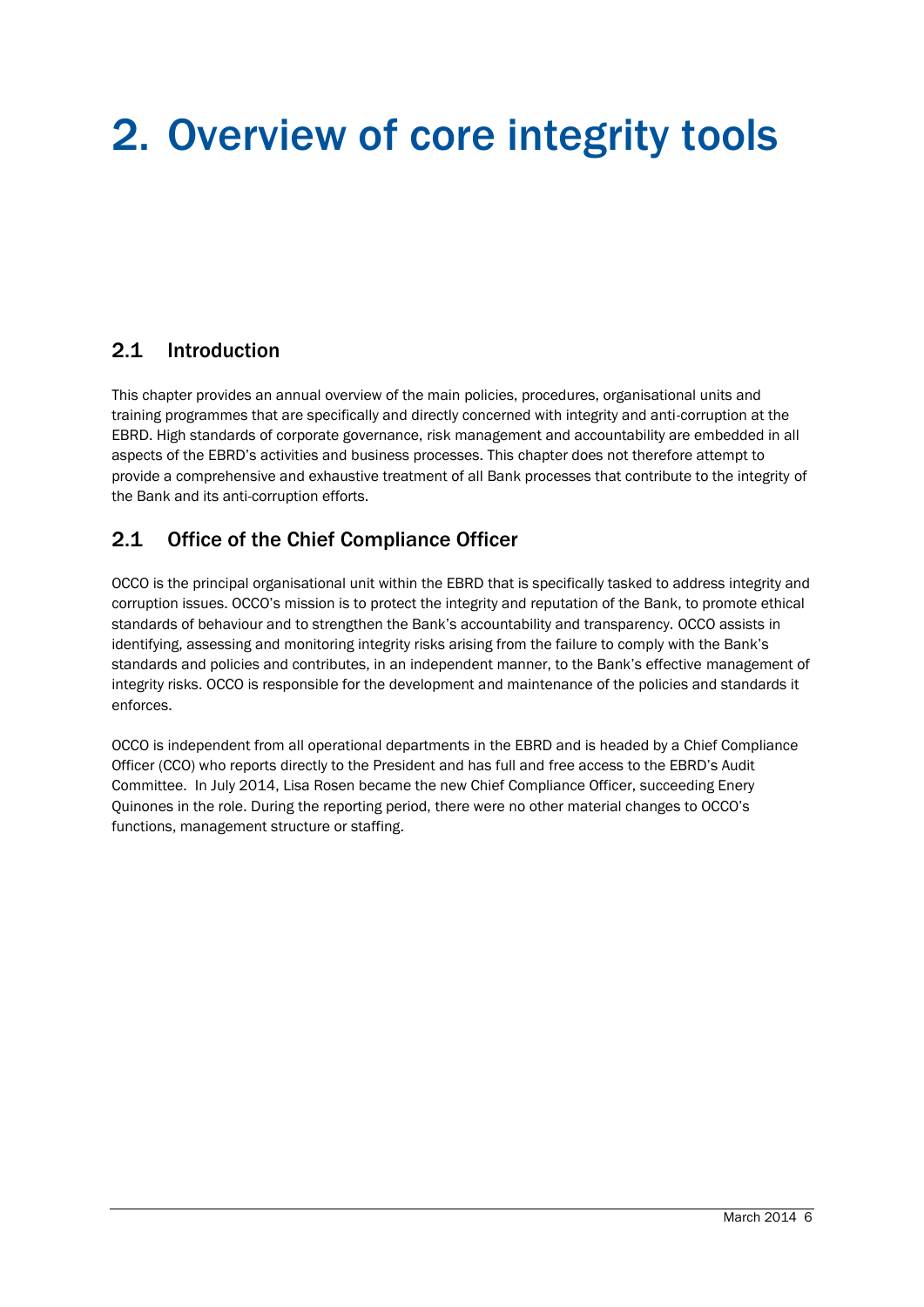In order to carry out its mission, OCCO, which is comprised of 16 staff members, is organised along four principle lines as follows:



The Transaction Advice team is responsible for issues of *ex-ante* integrity due diligence, anti-money laundering (AML) and countering the financing of terrorism (CFT). Issues of confidentiality, conflicts of interest, corporate governance and ethics are addressed by the Ethics and Policy team. This team also trains and, as necessary, advises EBRD staff members and external candidates who are appointed as directors to the boards of companies in which the EBRD holds an equity interest. The Investigations team is responsible for investigating allegations of fraud or corruption in the Bank's projects and allegations of misconduct by Bank staff. Together, these teams work to promote good governance and to ensure the highest standards of integrity are applied throughout all of the activities of the EBRD in accordance with international best practice.

Additionally, the Project Complaint Mechanism (PCM) is located within OCCO. This is the Bank's accountability mechanism for the assessment and review of complaints about Bank-financed projects and is concerned with the EBRD's Environmental and Social Policy and certain aspects of the EBRD's Public Information Policy. As such, the PCM does not come within the scope of this report on integrity and anticorruption. The Bank publishes a separate annual report on the PCM which is available on the EBRD website (see below).

哈 Office of the Chief Compliance Officer [www.ebrd.com/integrity-and-compliance.html](http://www.ebrd.com/integrity-and-compliance.html)

∕∄ Project Complaint Mechanism [www.ebrd.com/work-with-us/project-finance/project-complaint-mechanism.html](http://www.ebrd.com/work-with-us/project-finance/project-complaint-mechanism.html)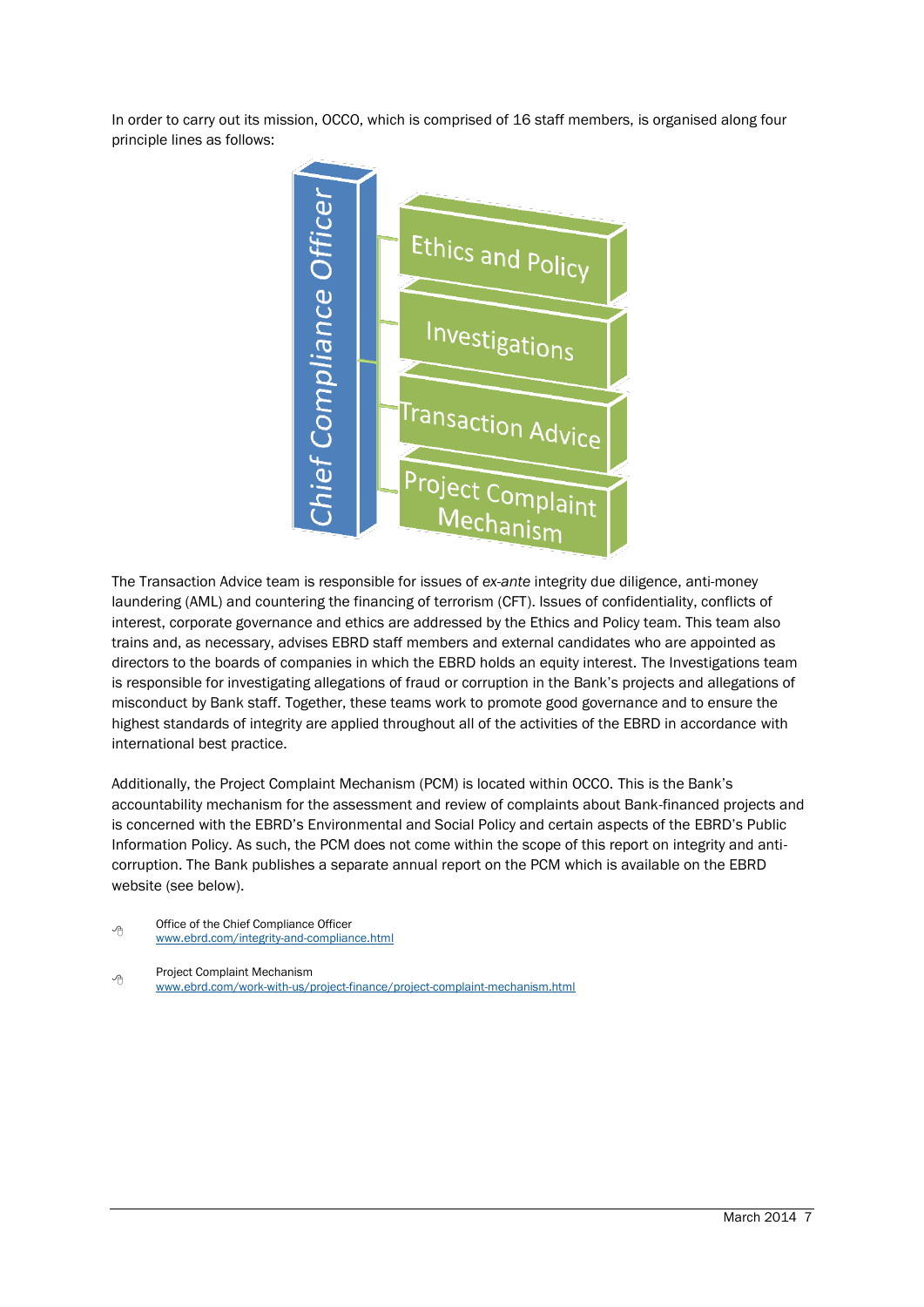# 2.3 Key policies, procedures and guidelines

The main policies, and procedures and codes that deal with integrity and anti-corruption issues in the conduct of the EBRD's business are summarised overleaf. In 2014 the Bank conducted a periodic review of its Integrity Risks Policy, Conduct and Disciplinary Rules and Procedures (CDRP) and its Enforcement Policy and Procedures (EPP).

A more substantive review of the CDRP and EPP will be completed during 2015.

Information on the application of the Bank's integrity and anti-corruption policies and procedures during 2014 is provided in Section 3.

In addition to these key OCCO policies, the Bank's policy on Domiciliation of EBRD clients is an important tool for managing integrity issues associated with projects where the clients use third jurisdictions (that is, where a project entity or a controlling entity is located outside the relevant country of operations).

#### Key policies, procedures and codes dealing with integrity and anti-corruption

#### Integrity Risks Policy

The EBRD's Integrity Risks Policy was approved by the Board of Directors in April 2009 and provides the primary articulation of the Bank's corporate values and principles with respect to the management of its integrity risks. Among other things, the Policy identifies and defines the main types of integrity risks with which the Bank is concerned and summarises responsibilities for integrity and ethics in the Bank, including the leadership and oversight roles of the Board of Directors, the Audit Committee, the President and senior management.

The Policy also sets out terms of reference for OCCO and the manner in which OCCO helps the Bank to protect its integrity and reputation and to manage integrity risks related to clients and personal conduct of Bank personnel. The Integrity Risks Policy was revised with effect from 2 June 2014 to incorporate, among other things, the Bank's cross-debarment commitments under the Agreement for the Mutual Enforcement of Debarment Decisions (AMEDD).

哈 Integrity Risks Policy [www.ebrd.com/downloads/integrity/integrityriskpol.pdf](http://www.ebrd.com/downloads/integrity/integrityriskpol.pdf)

#### Codes of Conduct

The EBRD's Code of Conduct for Officials of the Board of Directors of the EBRD and Code of Conduct for EBRD Personnel represent and articulate the values, duties and obligations and ethical standards that the EBRD expects of its Board officials and staff. Both Codes of Conduct are approved by the Board of Governors of the EBRD. The Code of Conduct for EBRD Personnel applies to the President, Vice-President, Chief Evaluator and staff members. The Code of Conduct for Board Officials applies to Directors, Alternate Directors, Temporary Alternate Directors and Advisers.

Together with the EBRD's Conduct and Disciplinary Rules and Procedures (CDRP), the Codes set out the types of acts or omissions that may be considered as misconduct and the procedures to be followed with respect to investigating and, where appropriate, sanctioning such improper behaviour. Both Codes of Conduct were revised with effect from 29 February 2012. The CDRP were amended in 2014 to reflect certain elements of the enhanced whistleblower protection regime and are currently undergoing a substantive review.

个 Code of Conduct for Officials of the Board of Directors of the EBRD [www.ebrd.com/downloads/integrity/COCboard.pdf](http://www.ebrd.com/downloads/integrity/COCboard.pdf)

게 Code of Conduct for EBRD Personnel [www.ebrd.com/downloads/integrity/COCstaff.pdf](http://www.ebrd.com/downloads/integrity/COCstaff.pdf)

个 Domiciliation of EBRD clients <http://www.ebrd.com/downloads/policies/sector/domiciliation-policy.pdf>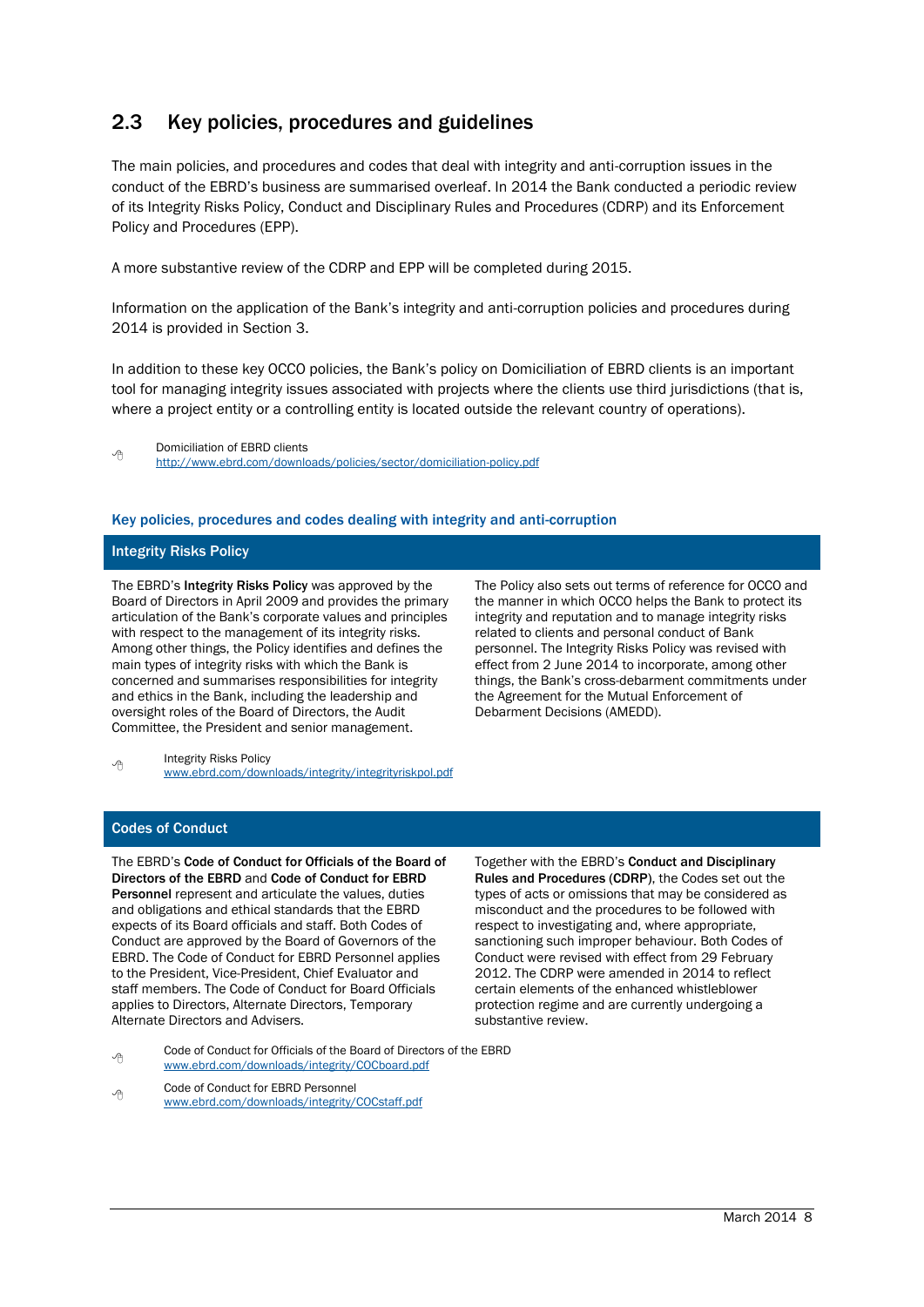#### Enforcement Policy and Procedures

The Enforcement Policy and Procedures (EPP) of the EBRD set out the Bank's policy and procedures for processing allegations of prohibited practices in relation to activities and projects financed from the Bank's ordinary capital resources or from Special Funds resources, or from cooperation funds administered by the Bank. The EPP include a definition of the Prohibited Practices of fraud, corruption, collusion and coercion that is harmonised with the Uniform Framework for Preventing and Combating Fraud and Corruption. The current EPP were first introduced in March 2009 and most recently revised in April 2014 to reflect the enhanced whistleblower protection regime and to introduce a new prohibited practice of theft. A more substantive EPP review is due to complete in 2015.

∽ Enforcement Policy and Procedures [www.ebrd.com/downloads/integrity/epp.pdf](http://www.ebrd.com/downloads/integrity/epp.pdf) The EPP set out policies and procedures for, *inter alia*:

- the investigation by OCCO of reports of suspected Prohibited Practices
- the composition and decision-making powers of the Bank's Enforcement Committee
- the issuance of Notices of Prohibited Practices and Notices of Third Party Findings
- the commencement and contestation of Enforcement Proceedings
- **•** Enforcement Decisions and Disclosure Actions available to the Bank
- Notices of Mutual Enforcement of Debarment Decisions by institutions that are signatories to the AMEDD.

### 2.4 Whistleblower protection

The EBRD has long recognised that whistleblowing is an important tool in ensuring the good governance of its own staff and that of its clients and counterparties. The Bank's present Codes of Conduct make it clear that:

- Bank staff and Board officials have an obligation to report suspected misconduct within the Bank and suspected fraud or corruption in relation to the Bank's projects
- retaliation against another by reason of his/her good faith compliance with this obligation (or because of his/her participation in the Bank's internal dispute resolution regime) may be regarded as misconduct and dealt with accordingly.

In 2014 the Bank began implementing an enhanced whistleblower protection regime. As part of the implementation process, the CDRP and EPP were amended.

Changes to the regime, which was updated in late 2013, include:

- the extension of whistleblower protection to experts performing missions for the Bank
- the introduction of alternate avenues for internal reporting of misconduct
- the introduction, subject to certain conditions, of protection for staff members who report misconduct to parties external to the Bank
- express permission for anonymous internal reporting of staff misconduct and prohibited practices in a project context
- the possibility for management to provide interim protection to a whistleblower.

In 2014, there were no claims of retaliatory acts for having reported suspected misconduct or a Prohibited Practice, or for having carried out any other protected activity, such as being interviewed as a witness or assisting the Internal Audit Department in the performance of its duties.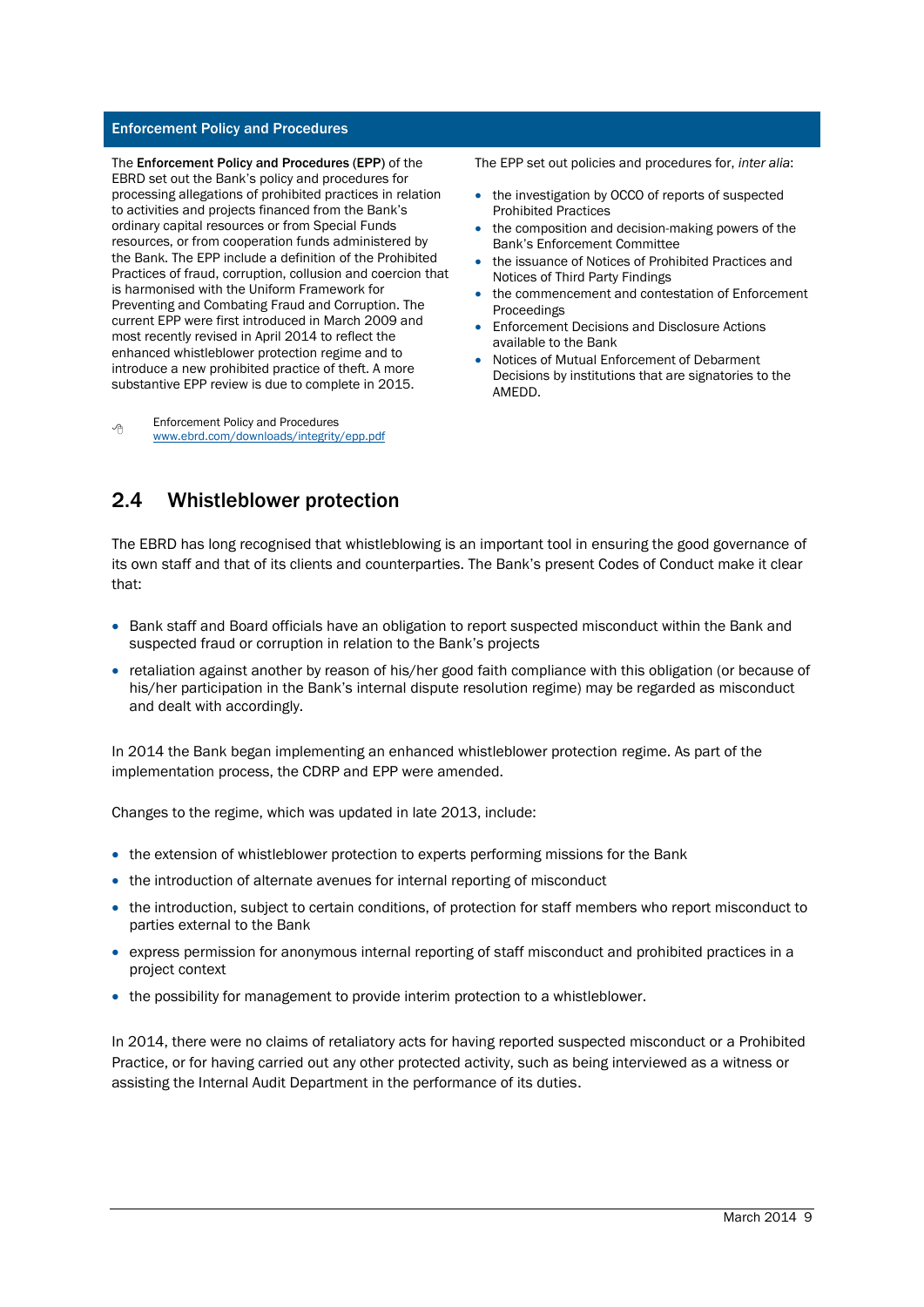### 2.5 Integrity due diligence

The EBRD maintains a robust approach to Integrity Due Diligence (IDD) on prospective EBRD clients and projects, as summarised in last year's report. IDD includes (but is not limited to) risks and issues such as:

- ownership structure and the identity of ultimate beneficial owners
- origins of a company and the source of wealth of key figures
- business practices and associations with counterparties
- presence of Politically Exposed Persons (PEPs)
- quality of AML and CFT controls
- reliance on government-issued licences and permits
- use of offshore jurisdictions.

Primary responsibility for performing IDD rests with the relevant banking team and in particular with the Operation Leader assigned to the transaction. The Bank's Credit function plays a key role in the project approval process and is specifically charged with reviewing and documenting client-related integrity concerns and referring any significant concerns to OCCO's Transaction Advice team. The Transaction Advice team provides independent expert advice to management as to whether the potential risk is acceptable to the Bank. The Operations Committee, consisting of the vice-presidents responsible for Banking, Risk Management and Finance, the General Counsel and the Chief Economist (and assisted, where appropriate, by OCCO), decides on the acceptability of potential integrity risks in advance of submitting the project for Board approval.

#### Transaction Advice Case Study

The Bank was presented with an opportunity to finance a sophisticated, energy and cost efficient municipal infrastructure project in one of its countries of operations. Many aspects of the project were encouraging.

A well-structured tender had been conducted and a contractor was identified to build and maintain the system. There were no material concerns regarding the relevant municipality. However, the contractor set to implement the project was unknown to the EBRD and consequently, as required by its procedures, the Bank carried out extensive integrity due diligence of the contractor, including with the support of external advisers.

Findings in the media, corroborated by the external advisers, suggested that the contractor had been involved in corruption, involving bribes over a number of years, albeit in a country other than the one in which the project was to be delivered.

Nonetheless, the integrity concerns were such that the project could not proceed with the contractor in its originally proposed structure. The EBRD continues to seek a solution to enable the project to proceed.

Potential projects in any of the Bank's countries of operations may also be referred to OCCO's Transaction Advice team for guidance at the beginning of the project planning cycle. This can result in some projects being discontinued at a relatively early stage. In 2014, 455 potential projects were referred to the Transaction Advice team for guidance. While it is not possible to provide a precise number of projects that do not go forward due to integrity risks alone, typically there are 10-20 such cases each year. Other earlystage prospects and enquiries may be rejected by banking teams for integrity reasons without requiring OCCO's input.

In addition to integrity advice given at the pre-investment stage, OCCO's Transaction Advice team is also involved in providing advice and support during investment monitoring, as well as on equity exits.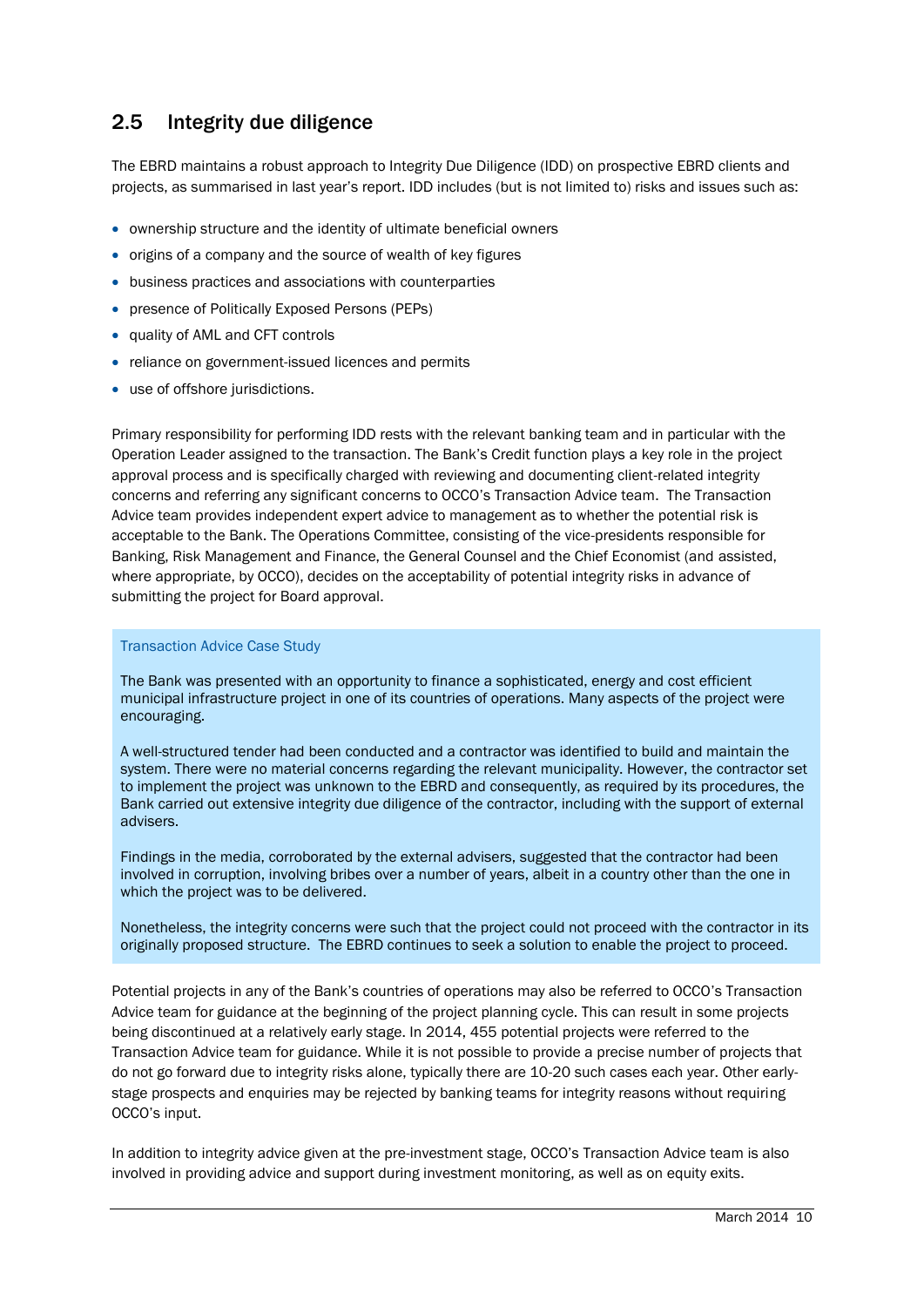#### Transaction Advice Case Study

Integrity due diligence for a road building project highlighted a number of issues relating to one of the shareholders of the project. The issues related to corrupt practices by the shareholder on projects unrelated to the EBRD, which resulted in sanctions by a Regulator, and subsequently by a development agency. Additionally, the relatively complex ownership structure, involving a number of jurisdictions, required further examination and justification.

Various mitigating factors were noted through the due diligence exercise. The offences were historical and the shareholder had pleaded guilty and entered into a conditional settlement agreement with the Regulator. The conditions of the agreement (i.e. improved anti-corruption policies, compliance systems and training for staff) were deemed by the Regulator to have been met by the shareholder.

The shareholder's improved anti-corruption policies, compliance systems and training were also independently audited. Finally, the relatively complex ownership structure was determined to be historic rather than designed to obfuscate. OCCO's Transaction Advice team evaluated the risk and then worked with the project team to develop mitigating measures and to ensure that the issues were appropriately disclosed in Board documents.

The project was ultimately approved.

In addition to assessing integrity risks associated with proposed transactions, on a quarterly basis, the Transaction Advice team reviews the information provided by the Banking Department for all projects that have passed final review by the Bank's Operations Committee to monitor compliance with the IDD procedures. These quarterly compliance reviews also include an evaluation of the adequacy of the disclosure of integrity issues in Board documents. All of the Board approved projects reviewed by OCCO in 2014 were found to have contained appropriate disclosure.

Additionally, 25 per cent of all projects that pass final review by the Bank's Operations Committee are selected for comprehensive assessment to confirm that checklist responses are indeed based on information obtained from supporting documents and/or other sources. Monitoring carried out in 2014 indicated that adequate assessment had been performed in all projects that were subject to this review. Where there are concerns, these are brought to the attention of the relevant Banking team and, where warranted, to the attention of EBRD's management.

#### 2.6 Internal training

The EBRD provides new and existing staff members in its Headquarters and Resident Offices with a suite of compulsory and optional training programmes and resources on integrity, anti-corruption and related topics. The Bank's main internal training activities in 2014 in this area are summarised in the table below. They range from induction seminars on the Bank's Codes of Conduct to workshops on IDD. Training is also provided to Bank staff and consultants who are appointed to act as the EBRD's Nominee Directors (NDs) (see Section 2.7).

OCCO's Ethics and Policy team is directly involved in designing and delivering these courses in conjunction with external trainers and other relevant units within the Bank. Over the course of 2014, the Bank's integrity and anti-corruption training courses were delivered through more than 35 training sessions held in the EBRD's Headquarters and Resident Offices, involving the participation of several hundred new and existing Bank staff members. For context purposes, the Bank had 1,848 employees as at 31 December 2014 and had recruited 501 new members of staff during the reporting period. In addition to the delivery of formal training programmes, members of OCCO regularly participate in sector and country team retreats to reinforce messages identified in training.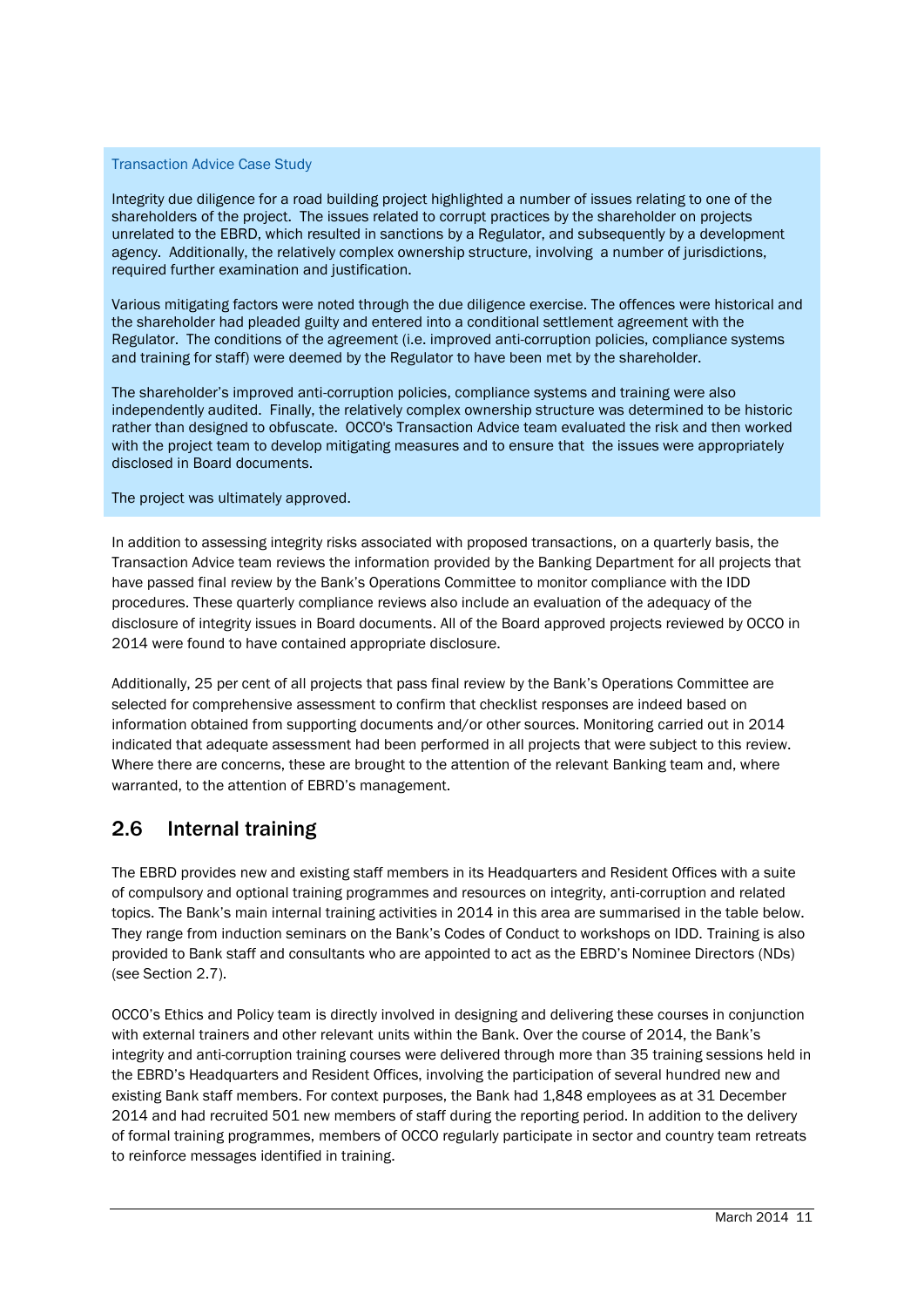| Internal training on integrity and anti-corruption in 2014                                                                                                                                                                                                                                                                                                                                                                                                                                                                                                                                                                                                                                                                                                                                                                                                                            | <b>Number of</b><br>participants |
|---------------------------------------------------------------------------------------------------------------------------------------------------------------------------------------------------------------------------------------------------------------------------------------------------------------------------------------------------------------------------------------------------------------------------------------------------------------------------------------------------------------------------------------------------------------------------------------------------------------------------------------------------------------------------------------------------------------------------------------------------------------------------------------------------------------------------------------------------------------------------------------|----------------------------------|
| <b>Integrity Matters! (Induction)</b><br>This half-day induction training module on ethics, integrity and staff conduct is mandatory for all<br>incoming staff. In 2014, this course was delivered by OCCO and an external trainer 15 times,<br>staggered throughout the year. Three of these seminars were for new Board members (35<br>participants), and two were for the Small Business Advisory team (53 participants).                                                                                                                                                                                                                                                                                                                                                                                                                                                          | 311                              |
| Integrity Due Diligence, AML and CFT (Induction)<br>All new EBRD staff in project-facing functions must complete this mandatory training programme on<br>the Bank's IDD guidelines and on international best practice and legal requirements relating to AML<br>and CFT. The half-day course ensures that all project staff are aware of the ways in which money<br>laundering and terrorist financing may confront the EBRD in its various projects, are familiar with the<br>Bank's guidelines and are able to make decisions in line with them. The course is delivered by OCCO<br>and an external trainer. In 2014, it was provided to new staff members from both Headquarters and<br>Resident Offices, via 10 seminars. Two of these sessions were held for Small Business Support<br>professionals. An online version of the course is also available via the Bank's intranet. | 169                              |
| Integrity Due Diligence, AML and CFT (Refresher)<br>A refresher version of the above course is mandatory for all EBRD project-facing staff who last received<br>IDD/AML/CFT training more than three years ago. The half-day course is delivered by OCCO. During<br>2014, 11 seminars were held at the Bank's Headquarters.                                                                                                                                                                                                                                                                                                                                                                                                                                                                                                                                                           | 173                              |
| <b>Banking Academy</b><br>This week-long residential course is provided for bankers who are about to become eligible to be<br>Operation Leaders. The OCCO component is a half-day session focusing on integrity and ethics in<br>relation to project proposals. The Banking Academy course was delivered four times in 2014.                                                                                                                                                                                                                                                                                                                                                                                                                                                                                                                                                          | 69                               |
| <b>Business Integrity Due Diligence</b><br>The Business Integrity Due Diligence course assists project-facing staff to hone their questioning and<br>intelligence-gathering skills, in order to obtain an accurate and comprehensive picture of the integrity<br>status of a transaction as early as possible in the project cycle. Four seminars were held in 2014.                                                                                                                                                                                                                                                                                                                                                                                                                                                                                                                  | 38                               |
| <b>Training for Nominee Directors</b><br>All Bank staff and external consultants appointed by the Bank to act as Nominee Directors (NDs) on its<br>behalf are required to participate in this two-day training programme. Three training sessions were<br>held during 2014 and were attended by 24 Bank staff and 15 consultants.                                                                                                                                                                                                                                                                                                                                                                                                                                                                                                                                                     | 39                               |

# 2.7 Nominee Directors

The EBRD's direct equity investments often provide an opportunity for the Bank to nominate a member of the board of directors and thus positively influence the corporate governance affairs of the investee company. According to the rules and procedures relating to the appointment of EBRD NDs and depending on the circumstances of each project, the EBRD may designate a senior staff member to act as its ND or engage a suitably experienced and trusted external consultant to act as ND on the Bank's behalf.

As at 31 December 2014, the EBRD held 165 board seats, of which 89 were filled by Bank staff (69 individuals, of which 71 per cent are male and 29 per cent are female), and 76 by external consultants (62 individuals, of which 89 per cent are male and 11 per cent are female). During 2014, a total of 27 individuals (12 staff members and 15 external consultants) became EBRD NDs for the first time.

OCCO organises and actively participates in the Bank's training programme for NDs, focusing on issues such as corporate governance, the obligations and effectiveness of NDs, roles of different Board committees and the avoidance of conflicts of interest. Similarly, OCCO also participates in the training of staff members who represent the EBRD on the advisory and/or investment committees of the many private equity funds in which the EBRD invests.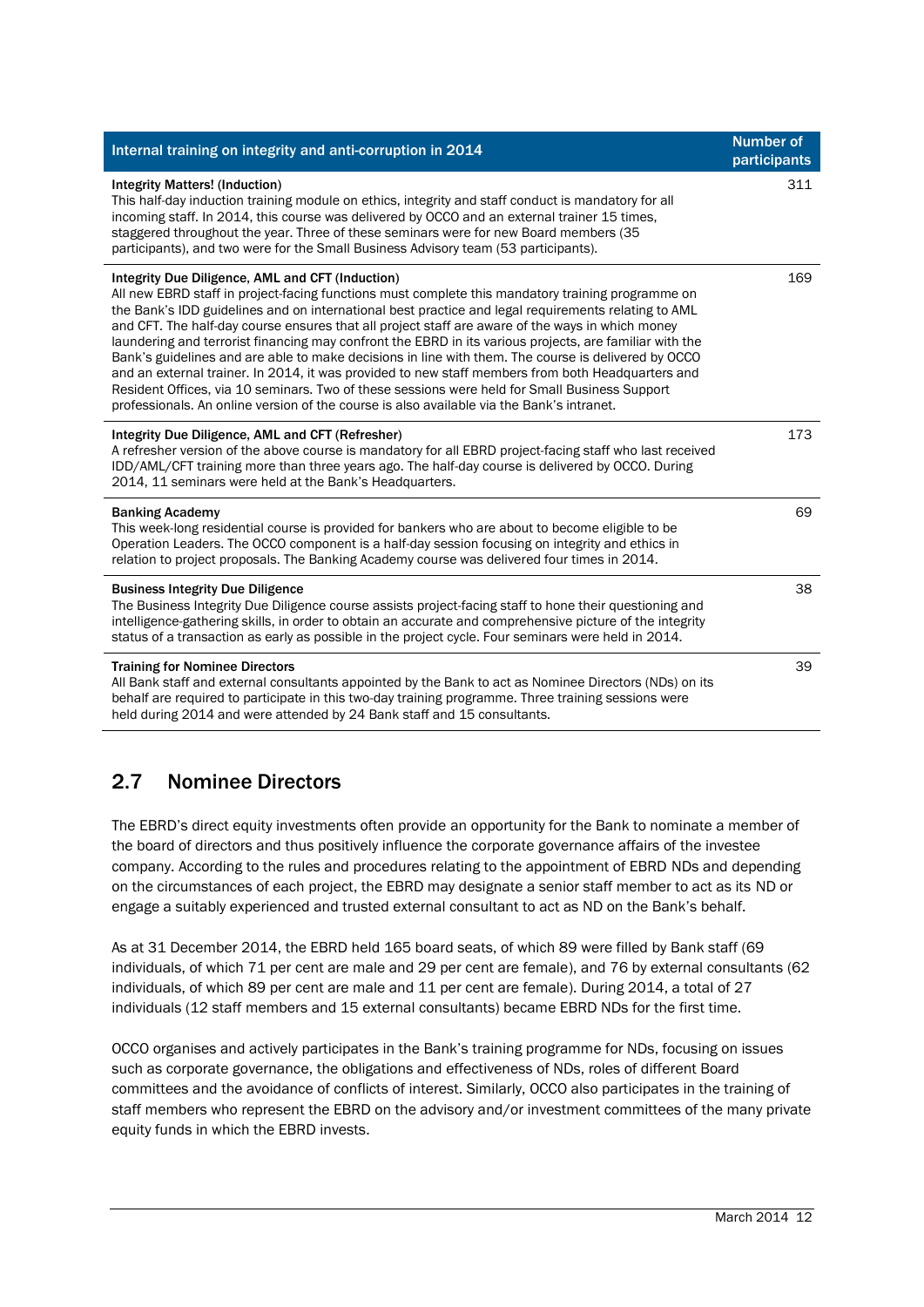# 2.8 Information barriers

The Bank's guidelines on Chinese walls (to be renamed "information barriers"), have been in effect since 2009. In addition to being covered in the EBRD's *Integrity Matters!* induction training, the guidelines are supported by an e-learning programme available to all staff. This explains the concept of information barriers, the need to protect confidentiality, and the procedures for requesting the creation of information barriers (most notably separating the debt and equity teams of a Bank client), as well as for authorisation to "go over the wall".

A review of the guidelines on information barriers and related training is due to take place in 2015.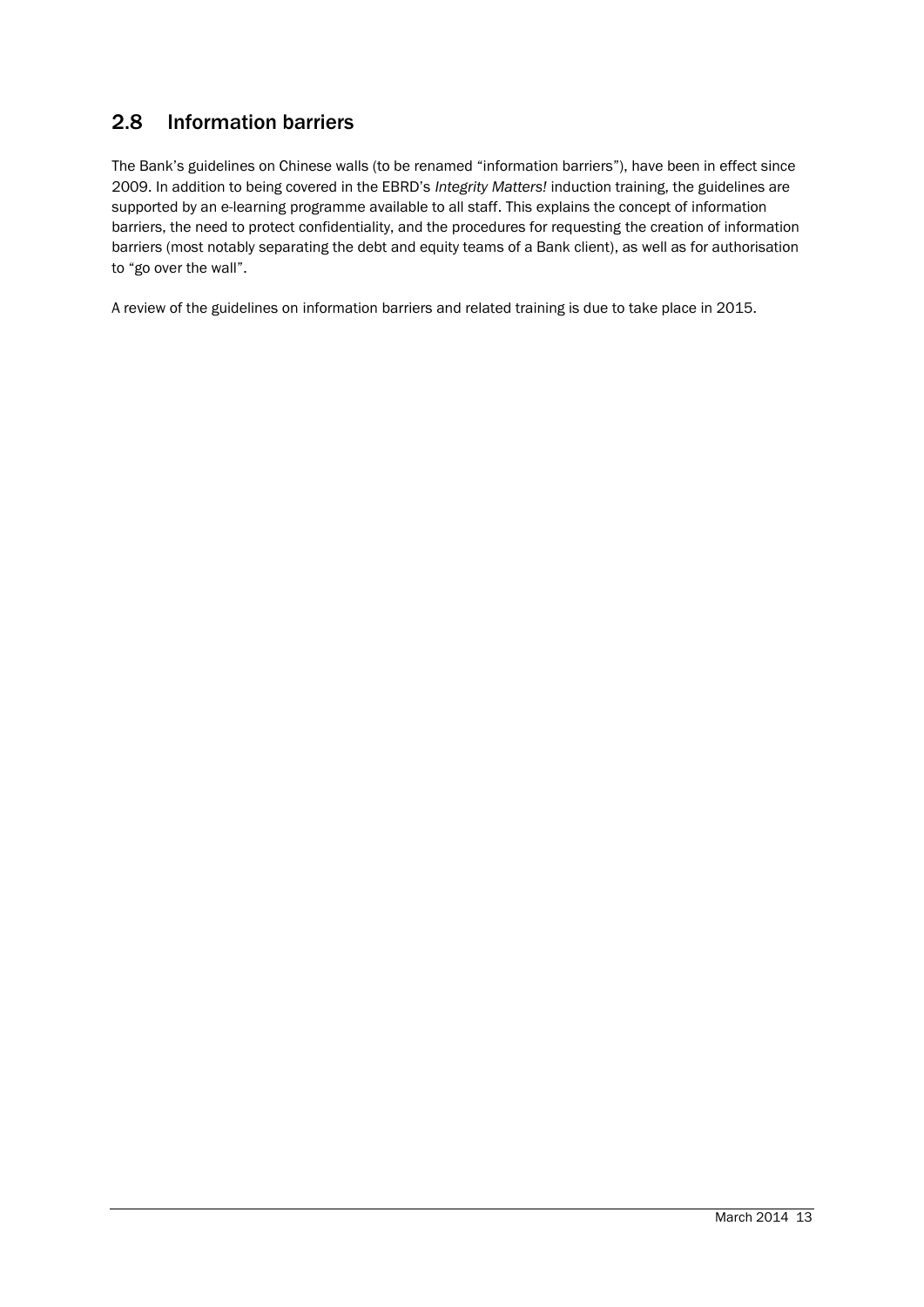# 3. Investigations and sanctions

#### 3.1 Introduction

This chapter provides summary information on matters arising in 2014 that required investigation by OCCO's Investigations team and, where available, the outcomes of those cases. These concern allegations of staff misconduct and allegations of Prohibited Practices in relation to Bank projects.

### 3.2 Staff misconduct

In 2014, OCCO received 28 reports of suspected misconduct on the part of staff members. In addition, two other matters were carried forward from 2013. Of the total of 30 matters that were investigated in 2014, 29 were completed and one was still under investigation at the end of the year.

Complaints of staff misconduct are generally investigated in accordance with the Bank's Conduct and Disciplinary Rules and Procedures (CDRP). Further action, such as referral to law enforcement agencies, may be taken on a case-by-case basis, as appropriate.

Of the 30 matters investigated in 2014, 18 were closed following preliminary assessment on the grounds that the information reported to OCCO was not reliable and/or serious. The other 12 complaints proceeded to formal investigation. The deposition of these, as at 31 December 2014, is outlined below.

- One case involved allegations that a staff member had engaged in widespread harassment and bullying of colleagues. Following an OCCO investigation, the staff member was charged with misconduct and, at the end of 2014, the disciplinary process was still ongoing.
- One case involved allegations of a conflict of interests as a result of the staff member awarding multiple Bank contracts to two companies owned by the staff member's son. The staff member resigned (as permitted by the CDRP) following the investigation.
- One case involved allegations that a staff member had wrongfully used confidential EBRD information in an attempt to gain financial advantage. The staff member resigned from the Bank prior to the investigation being completed.
- One case involved an allegation into the misuse of a Bank-issued corporate credit card and insubordination. Following a formal investigation, this resulted in a recommendation of disciplinary action and the staff member subsequently received a formal warning regarding this conduct.
- Four cases involving allegations that staff members had engaged in workplace bullying and harassment. Following formal investigations, these resulted in the issuance of oral warnings and reprimands to each of the four responsible staff members.
- Two cases alleging insubordination by two staff members and a further case alleging that another staff member had engaged in workplace bullying and harassment were closed following formal investigations on the grounds that the allegations against the three staff members could not be substantiated to the required standard.
- The final matter involved an allegation that a staff member had made a fraudulent claim for benefits and, as at year end, the investigation is continuing.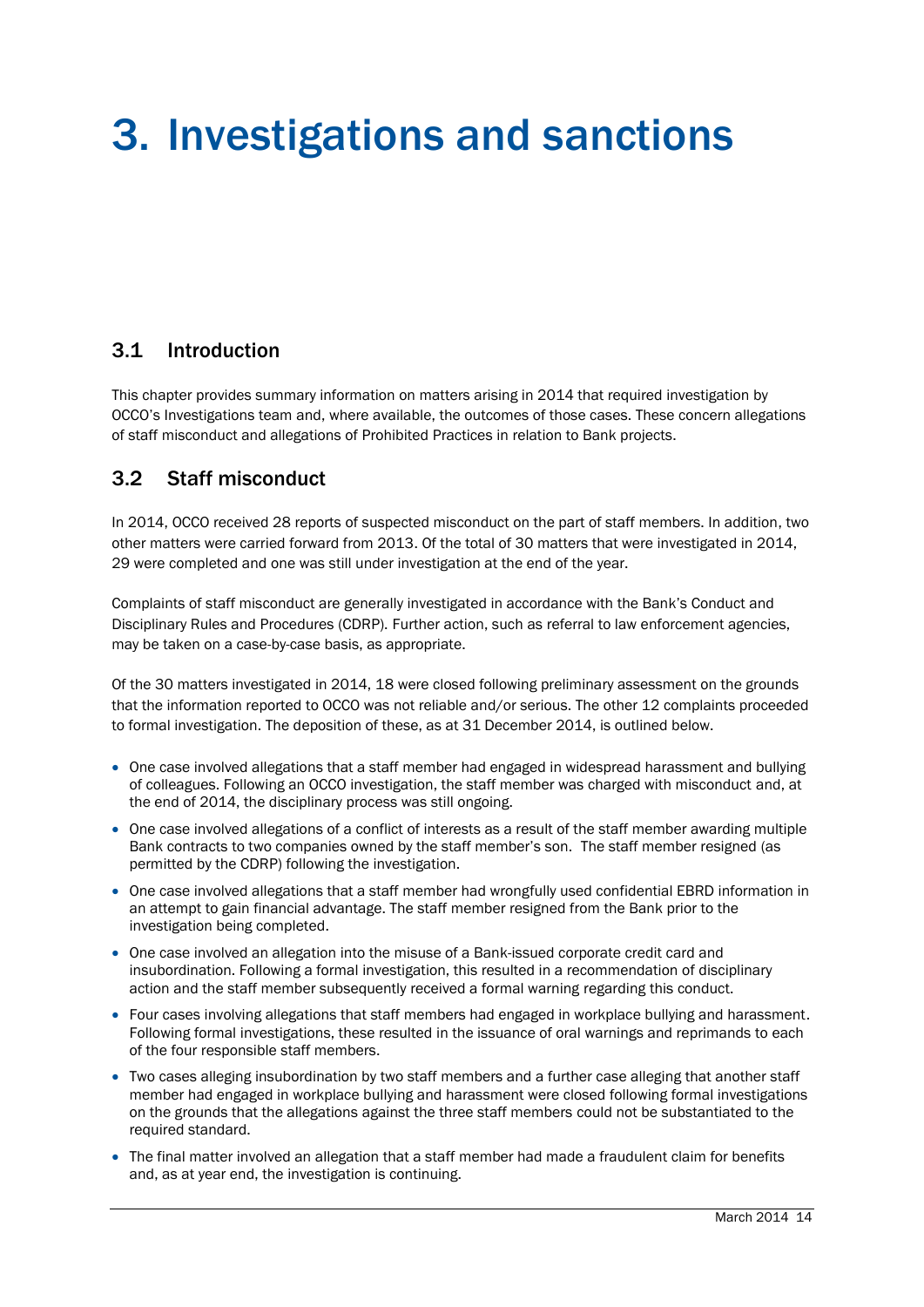In addition to the above matters investigated under the CDRP, OCCO's Investigations team continued to assist law enforcement authorities in the United Kingdom and the European Anti-Fraud Office (OLAF), in relation to three investigations, two involving former staff members and the other involving the alleged misappropriation of Bank funds:

- The first matter was referred to OLAF and stems from a 2013 OCCO investigation into a staff member who had been involved in a serious and irreconcilable conflict of interest. The staff member resigned prior to OCCO's Investigations team issuing its investigation report but because of the fact that EU funds were involved, the matter was forwarded to OLAF for its review and, as at year end, that investigation is still ongoing.
- The second matter stems from an OCCO inquiry into the fraudulent withdrawal of funds by third parties from a former staff member's Money Purchase Plan, administered by the Bank. The matter was subsequently referred to the UK police and the trial against the offenders is scheduled to proceed in June 2015.
- The third matter involves a referral the Bank made to the City of London Police in 2010 and concerns allegations that a former Bank staff member received large corrupt payments from Bank clients as a reward for assisting them in obtaining Bank funding. In 2014, US and UK law enforcement officials requested OCCO's assistance to produce relevant Bank material and arrange for Bank personnel to provide evidence. This matter is scheduled for a six-week trial beginning in September 2015.

## 3.1 Bank projects

#### 3.1.1 Complaints carried forward from 2013

In 2014, OCCO carried forward three complaints from the 2013 period out of the 27 complaints received that year:

- The first concerned allegations that the former chief executive officer (CEO) of an EBRD borrower paid a bribe of US\$ 200,000 to a now-former EBRD Board Director, in order to obtain her favourable endorsement of his company's loan application when it was presented to the EBRD's Board for approval. The investigation established that two weeks before his company's loan application was to be considered by the EBRD Board, the CEO signed a wire transfer instructing the bribe to be wired from a Monaco bank account to a Swiss bank account controlled by the now-former EBRD Director, purportedly for the "purchase of fine art". The CEO was the subject of an investigation by the City of London Police of the United Kingdom and was sentenced to a one-year term of imprisonment in the United Kingdom. Separately, based on the seriousness of the misconduct, as well as the lack of co-operation and acceptance of responsibility, the EBRD debarred the CEO for a period of five years. This sanction was also enforced by the other four Multilateral Development Banks that are signatories to the Agreement for the Mutual Enforcement of Debarment Decisions.
- The second case involved allegations of corruption in a public sector tender exercise. A related investigation by the relevant national authorities was successfully completed during 2013. OCCO's Investigations team finished its investigation in 2014 and the matter is expected to be referred to the Bank's Enforcement Committee in early 2015.
- The third matter carried over from 2013 involves allegations of corruption in the award of a large public sector contract. This matter is being investigated by national investigators from the United Kingdom and Lithuania who have requested OCCO's assistance to produce relevant Bank material and arrange for Bank personnel to provide evidence. In 2014, criminal charges were brought against a United Kingdom entity and two of its former employees. OCCO's Investigations team's separate investigation into the alleged corrupt practice is expected to be completed in 2015.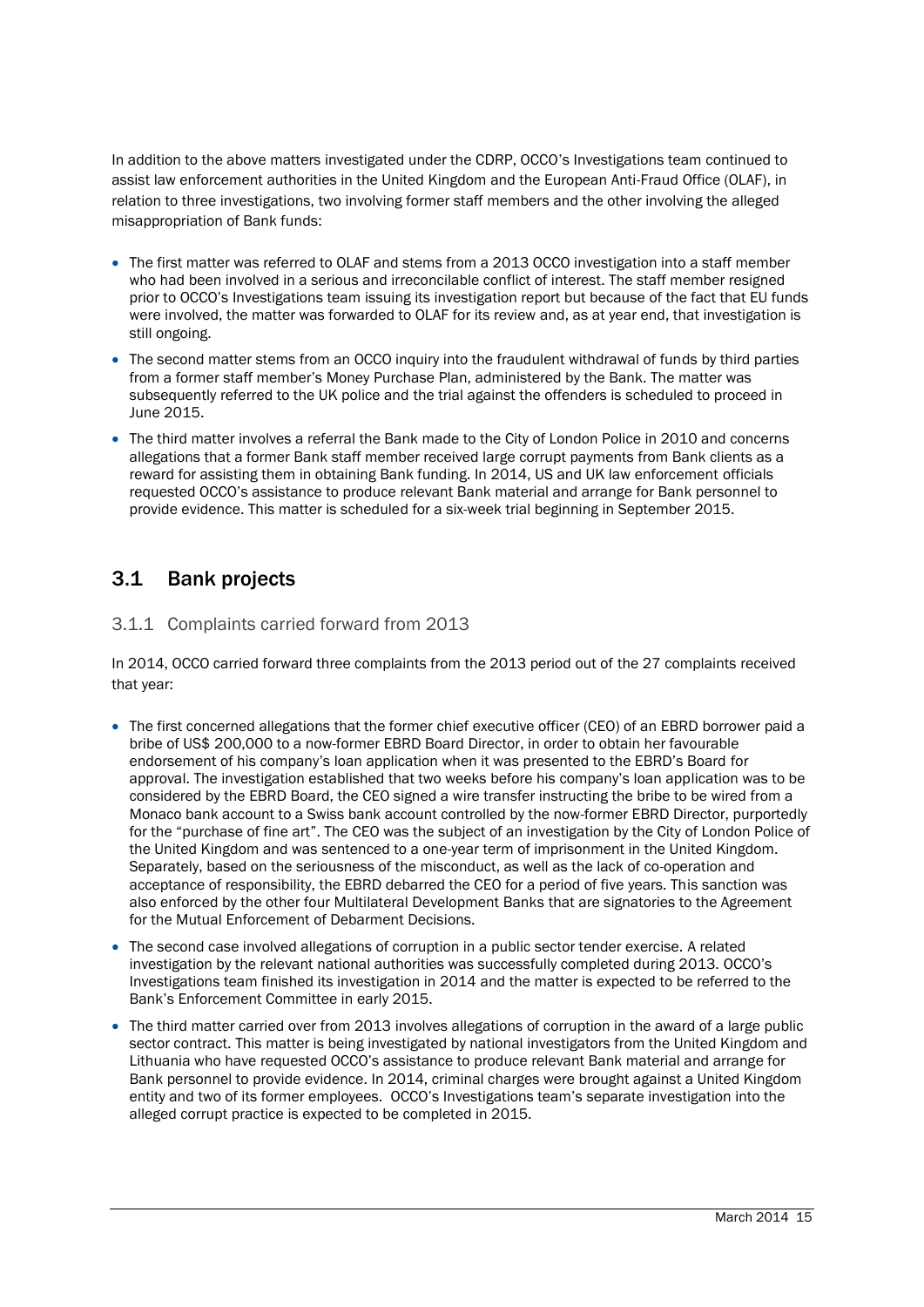#### 3.1.2 New complaints received during 2014

OCCO received 33 complaints during 2014 alleging the occurrence of a Prohibited Practice in either the EBRD's public sector procurement or private sector operations. In 24 cases, the matter did not proceed beyond preliminary assessment; in three of the 24 cases, it was determined that it would be more appropriate for the suspected prohibited practice(s) to be investigated by other investigative offices – one by the Serious Fraud Office in the United Kingdom, one by European Unit Anti-Fraud Office (OLAF) and one by the European Investment Bank (EIB).

Ultimately, there were nine matters subject to further investigation under the Bank's EPP in 2014. Details of those matters are outlined below.

- OCCO's Investigations team was informed by the United States Department of Justice (DoJ) that the Ukrainian subsidiary of an international agricultural conglomerate had pleaded guilty before a US court and agreed to pay over US\$ 17 million to the DoJ to resolve criminal charges that the subsidiary had paid bribes to Ukrainian government officials, in order to receive more than US\$ 100 million in tax refunds. The Investigations team's analysis determined that it was probable that EBRD funds were associated with these illicit payments. Following review of the DoJ investigation and related settlements, EBRD debarred the subsidiary for a period of three years.
- OCCO's Investigations team completed an investigation into allegations that two Tajik companies, corecipients of an EBRD loan and their General Manager engaged in a Prohibited Practice by misrepresenting that a warehouse was owned by one of the companies when it was not, in order to obtain a loan from EBRD by using the warehouse as security. OCCO referred the matter to the Bank's Enforcement Committee. However, the Enforcement Committee determined that it lacked jurisdiction to consider the matter and OCCO subsequently closed its investigation file.
- An investigation was conducted into allegations that a Bank consultant submitted fraudulent claims for expenses and resulted in the Bank terminating the contract with the consultant.
- An investigation was commenced into allegations that six tenderers colluded in the preparation /submission of tender documents in relation to a procurement in Tajikistan. It is expected that the investigation will be concluded in early 2015.
- In five other matters, involving misrepresentations by either the project sponsor and /or bidding consultant and/ or diversion of Bank funds for an unauthorised purpose arising in the Bank's private sector transactions, the investigations are almost complete and are expected to be submitted to the Bank's Enforcement Committee in 2015.

#### 3.1.3 Cross-debarments

Following the entry into force of the Agreement for Mutual Enforcement of the Debarment Decisions amongst the Bank, the African Development Bank Group, the Asian Development Bank (the ADB), the Inter-American Development Bank Group (IDB) and the World Bank Group (WBG) (available at [http://www.ebrd.com/downloads/integrity/Debar.pdf\)](http://www.ebrd.com/downloads/integrity/Debar.pdf), in 2014 the Bank cross debarred 54 entities and 33 individuals based on a total number of 48 debarment notices received from the WBG, IDB and the ADB.

The list of all EBRD debarred entities and individuals can be found at [http://www.ebrd.com/ineligible](http://www.ebrd.com/ineligible-entities.html)[entities.html](http://www.ebrd.com/ineligible-entities.html)

 $\sqrt{a}$ EBRD list of ineligible entities www.ebrd.com/pages/about/integrity/list.shtml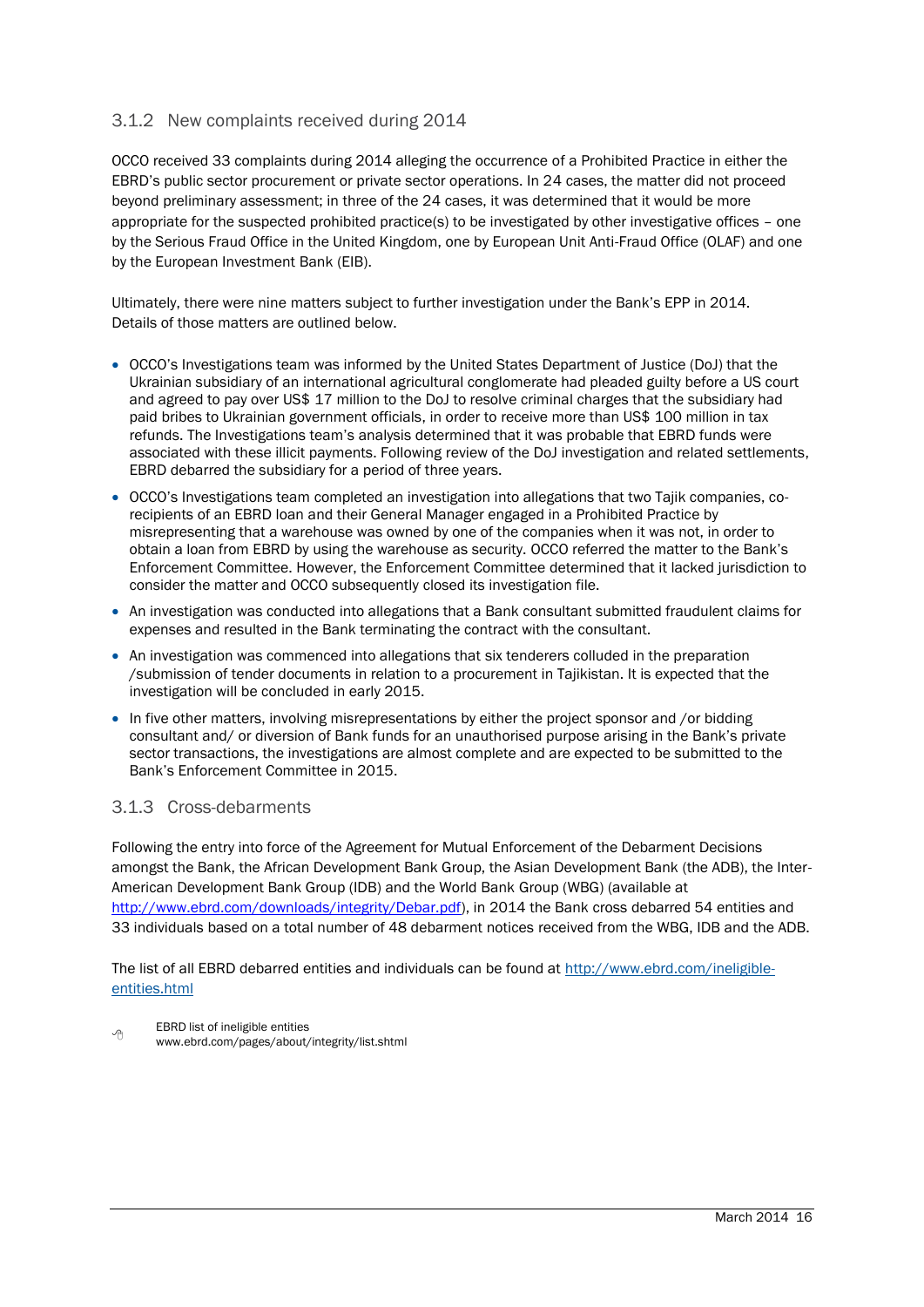# 4. Policy dialogue and technical cooperation

### 4.1 Introduction

As part of the EBRD's approach to preventing corruption and dealing with AML/CFT across the whole range of its activities, the Bank engages in policy dialogue with, and provides technical assistance to, policymakers and businesses in the Bank's region. Such dialogue and assistance seeks to strengthen legal and economic institutions and promote good corporate governance and sound business environments.

### 4.2 Investment climate and good governance

Poor corporate and public governance are serious obstacles to transition in many countries where the Bank invests. Surveys of enterprises conducted by the EBRD and other organisations show clearly the impact of weak governance and a poor investment climate on business decisions; on starting, operating and expanding businesses; and on foreign investment. The less advanced EBRD countries of operations traditionally rank at the bottom of global league tables on business environment, which affects investor perceptions and stymies growth.

In 2014, the Bank launched the [Investment Climate and Governance Initiative \(ICGI\)](http://www.ebrd.com/news/2014/ebrd-and-serbia-launch-investment-climate-and-governance-initiative.html) to address, among other things, the problem of corruption and its impact on business. The ICGI approach combines existing tools and instruments – such as platforms for public-private dialogue, dispute resolution, reform of procurement systems, judicial capacity-building and corporate governance enhancements – with new instruments addressing issues such as business regulation, licensing and customs administration, transparency, freedom of information and business registration. The ICGI functions in a multi-stakeholder framework involving other IFIs, intergovernmental organisations, and domestic and international NGOs specialised in this field.

ICGI country programmes may be developed only in those countries where there is strong demand for EBRD engagement, demonstrable political will to introduce reforms that can improve the investment climate and governance, and a clear role for the EBRD to add value to reform of the investment climate. In 2014, ICGI country programmes were developed for Albania, Moldova and Serbia. The specific interventions for each country – enshrined in memoranda of understanding signed by the EBRD and prime ministers – were designed to build on the Bank's ongoing policy dialogue and technical cooperation work in the area of investment climate while also providing new, concrete reform initiatives.

In May 2014, the Bank also signed an [Anti-Corruption Initiative](http://www.ebrd.com/news/2014/speech-transcript-suma-chakrabarti-at-the-signing-of-the-memorandum-of-understanding-for-the-ukrainian-anticorruption-initiative-in-kiev-on-12-may-2014-.html) with the government of Ukraine to ensure greater accountability and transparency and a more effective rule of law within the Ukrainian economy. The Initiative focuses on establishing an independent business ombudsman institution to help address the problem of unfair treatment of businesses.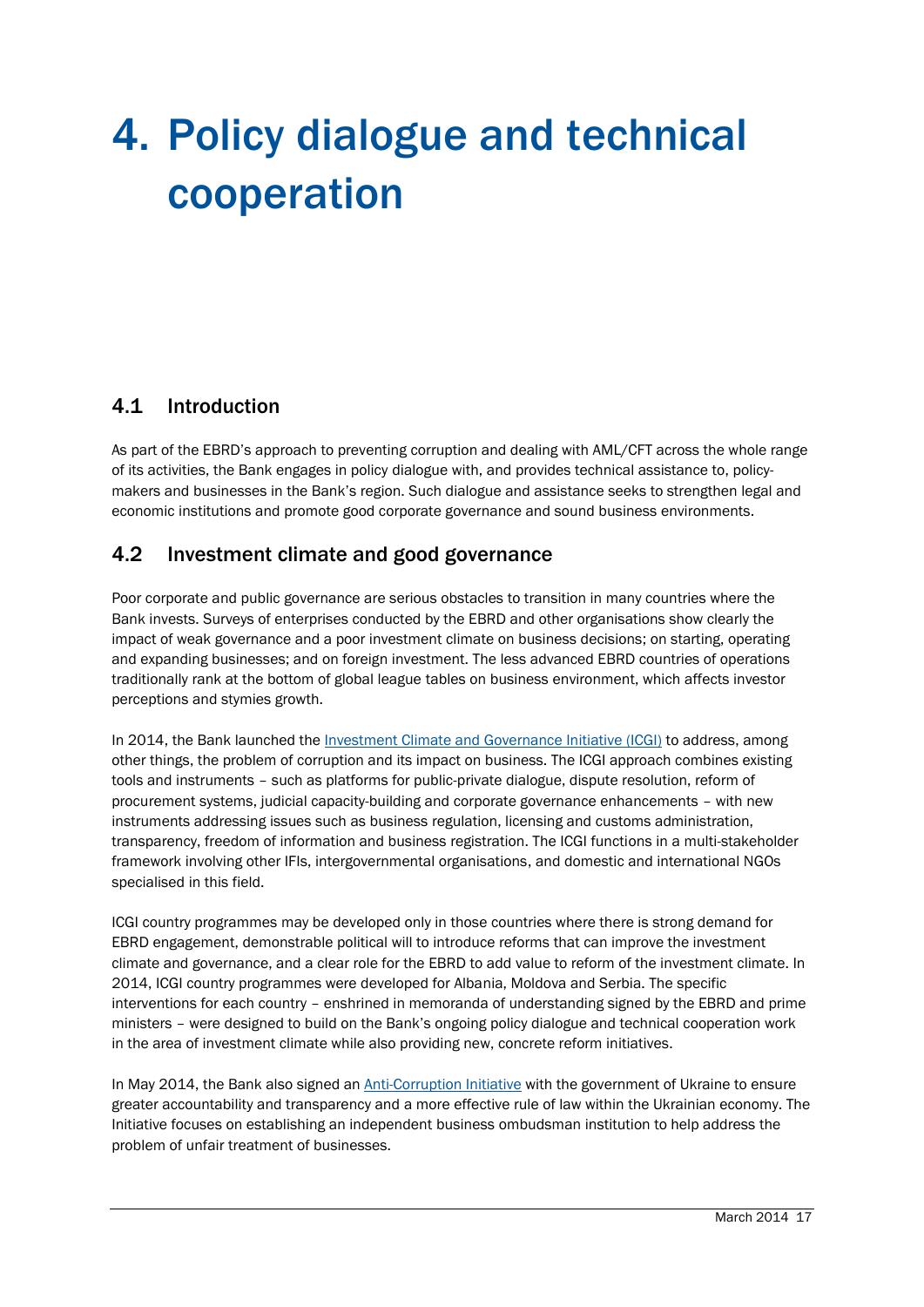# 4.3 Legal Transition Programme

Through its [Legal Transition Programme \(LTP\),](http://www.ebrd.com/what-we-do/sectors/legal-reform/transition-programme.html) the EBRD aims to improve the investment climate in the countries where the Bank invests by helping to create a transparent and predictable legal environment conducive to the functioning of vibrant, market-oriented economies. The LTP is promoted by EBRD's Office of the General Counsel and its activities range from assisting governments with the drafting of new legislation to designing new institutions (for example, pledge registries) and training public officials.

The LTP provides an important policy dialogue and technical cooperation platform for strengthening judicial systems, thus helping to build up defences against corruption. The Bank's efforts include work to improve the efficiency of court systems by organising training programmes for judges. In 2014, the LTP trained roughly 900 judges in nine countries (Bulgaria, Croatia, Kosovo, FYR Macedonia, Moldova, Mongolia, Montenegro, Serbia and Tajikistan), in subjects including commercial law and insolvency accounting. Some of these judges were trained in multiple subjects (e.g. 200 judges in Tajikistan trained in four subjects, 200 judges in Mongolia trained in five subjects).

A critical bottleneck to investment in the region is the difficulty businesses have in enforcing contracts through judicial channels. The Bank continued its efforts to improve the enforcement of court decisions in its region. It also analysed the enforcement regime in nine countries in the Western Balkans and produced research data that will be disseminated in 2015.

Transparent public spending remains at the top of the EBRD's LTP agenda for improving the investment climate. In 2014, a new public procurement law was adopted in the Kyrgyz Republic under an initiative led by the United Nations Commission on International Trade Law (UNCITRAL). The Bank helped Armenia to prepare a new road map for public procurement reform. In November, Montenegro acceded to the WTO Government Procurement Agreement after benefiting from LTP assistance under the GPA Technical Cooperation Facility.

The LTP assisted the Mongolian authorities in the implementation of the Extractive Industries Transparency [Initiative \(EITI\),](https://eiti.org/) a global standard that aims to encourage transparent financial practices in the mining sector. As part of the implementation process, 2014 saw the launch of a pilot e-Reporting system, an online facility for reporting government revenue from the mining sector that makes public scrutiny of this revenue easier. The EITI international secretariat is considering using the Mongolian pilot scheme as a model for EITI member countries globally.

# 4.4 External AML/CFT training

The EBRD regularly offers AML/CFT training workshops to financial actors using donor funds. Six workshops were delivered in 2014 in Armenia, Bosnia and Herzegovina, Egypt, Jordan, Kazakhstan and Morocco and were attended by a total of around 240 delegates. The workshops in SEMED countries were funded by the EBRD Shareholder Special Fund. The remaining workshops were offered through a threeyear technical cooperation programme launched in 2011 using donor funds generously provided by Luxembourg.

The training programme has an emphasis on AML/CFT effectiveness and the implications of new sanctions measures. The need is particularly acute as the OECD, the Financial Action Task Force (FATF), the Council of Europe-MONEYVAL, the UN, G20 and sovereign states turn their attention from the strengthening of AML/CFT laws and regulations to their effective implementation, thereby demanding more of the public and private sectors. New legislation relating to international sanctions makes compliance increasingly challenging.

The overall aim of the seminars is to target key personnel from financial institutions and to help attendees to better understand the new focus, their obligations and how to be effective with constrained resources.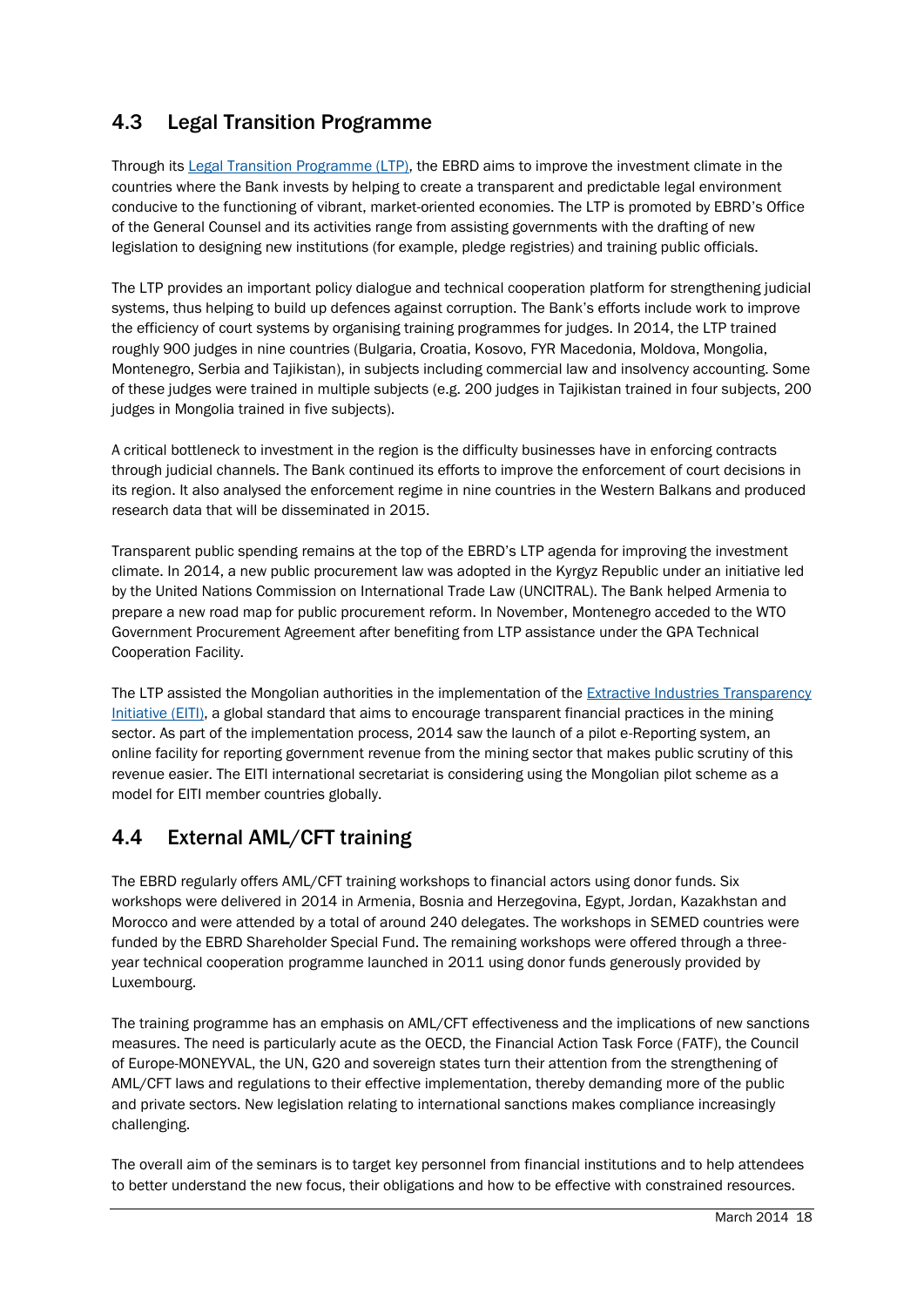The training provides participating organisations with an opportunity to enhance their understanding and capacity, and to share their experiences in dealing with both international and national risk issues.

A further benefit of the seminars is the opportunity to build an informal network of relevant professionals from the private and public sectors, thereby enhancing cooperation. The course content is tailored to each country in order to increase awareness of its national and regional AML/CFT systems. The seminars include presentations and case studies delivered by local and international experts, and typically involve the participation of the relevant national regulatory authorities as well as delegates from the financial monitoring and compliance departments of local commercial banks.

The Bank plans to enhance its external AML/CFT training in 2015 by complementing its training workshops with consultancy engagements. These will see consultants carry out short-term missions within selected banks and provide targeted feedback on their AML/CFT preparedness. Luxembourg has generously agreed to provide funding for this consultancy work for at least the first year.

## 4.5 Economic research and analysis

The EBRD's Office of the Chief Economist (OCE) works with Banking and other departments in designing, appraising and monitoring projects, and provides a substantive input into country and sector strategies. OCE also initiates and participates in policy initiatives and dialogue and shapes the debate about transition and development through its publications, including the Bank's annual *Transition Report*.

The EBRD's *Transition Report 2014: Innovation in Transition*, asks the question: Why do certain firms in the region innovate and grow while others become stuck in terms of their development? The Report identifies pervasive corruption as one of the key constraints in the business environment from which innovative firms suffer disproportionately. Other major constraints affecting this type of business include shortages of skilled labour, excessive customs and trade regulations and a lack of access to finance.

The Report argues that efforts to improve the transition potential of firms and economies in the EBRD region should primarily target reductions in corruption, greater openness to international trade and crossborder investment and improvements in the skills of the workforce. The *Transition Report* notes that the reform process in the Bank's region of operations, which began slowing down before the onset of the global financial crisis, continued to stall in 2014. But it also found that there has been no wholesale reversal of previous reforms.

The fifth round of the Business Environment and Enterprise Performance Survey (BEEPS V) – a joint EBRD and World Bank project based on face-to-face interviews with managers of individual firms – was completed in an additional 29 transition countries in 2014. It was completed in Russia the previous year. The data and associated report on sampling and implementation were published on the EBRD BEEPS website in December 2014. The Middle East and North Africa (MENA) Enterprise Survey (ES) in SEMED (a joint project with the World Bank and the European Investment Bank) was completed in Jordan (it will be completed in Egypt, Morocco and Tunisia in 2015).

OCE used the BEEPS V and MENA ES Jordan data in the *Transition Report*, in a report on Tajikistan's Business Environment (prepared for and presented at the Business and Economic Forum in Dushanbe in October 2014) and in a presentation at an event organised by the World Bank in the Kyrgyz Republic in April that year. BEEPS V data was also used to provide information on business environment obstacles in ETC countries.

- ∽А Economic research and data [www.ebrd.com/what-we-do/economic-research-and-data.html](http://www.ebrd.com/what-we-do/economic-research-and-data.html)
- 个 Transition Report 2014: Innovation in Transition [www.tr.ebrd.com/tr14](http://www.tr.ebrd.com/tr14)
- 哈 Business Environment and Enterprise Performance Survey (BEEPS) [www.ebrd-beeps.com](http://www.ebrd-beeps.com/)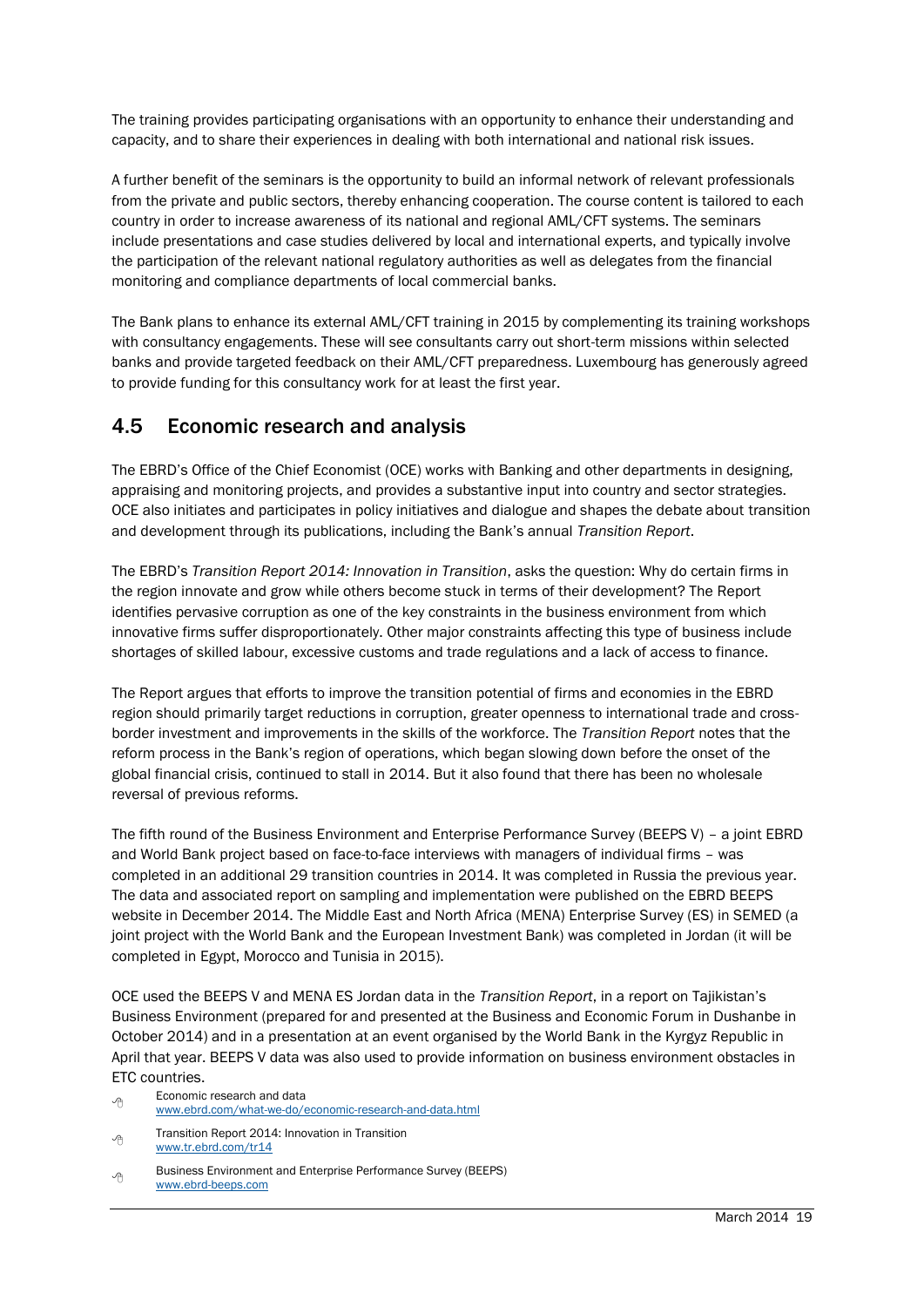# 5. International cooperation

## 5.1 Introduction

OCCO is actively engaged in international cooperation on integrity and anti-corruption issues in order to:

- keep abreast and support the efforts of relevant international organisations
- participate in the development and dissemination of best practice
- work effectively with other Multilateral Development Banks (MDBs) in the common fight against corruption in emerging and transition economies.

Key activities during 2014 are summarised below.

### 5.2 Inter-governmental initiatives

OCCO continued to engage with key intergovernmental initiatives during 2014, including the Financial Action Task Force (FATF), MONEYVAL (the AML compliance body of the Council of Europe), the Eurasian Group on Combating Money Laundering and Terrorist Financing (EAG) and the OECD-hosted Global Forum on Tax Transparency (the Global Forum). A representative of OCCO regularly attended the meetings of these bodies. In addition, in order to complement its membership in FATF and ensure coverage of all its countries of operations, the Bank has applied for observer status in the Middle East and North Africa Financial Action Task Force (MENAFATF) and a decision on this matter is expected in 2015.

The Bank's engagement with FATF and associated bodies is critical to the EBRD's assessment of risk in the regions monitored by these organisations. Where the FATF has identified a jurisdiction as having strategic AML/CFT deficiencies, the Bank undertakes enhanced due diligence on all proposed counterparties within this jurisdiction, in order for it to be satisfied that these counterparties have appropriate AML/CFT procedures and are not engaging in terrorist financing.

In addition, OCCO attended the 3rd Biennial Meeting of the World Bank Group's International Corruption Hunters Alliance (ICHA) held in Washington, D.C. between 8-10 December 2014. The ICHA meeting brought together heads and senior officials of corruption investigating bodies and prosecuting authorities, anticorruption experts, academics and representatives of international organisations from over 130 countries. The discussion of the 2014 meeting focused on fighting corruption and the vast illicit outflows generated by corruption, by sharing know-how and experiences in the use of both traditional and alternative corruption fighting approaches.

### 5.3 MDB cooperation

The OCCO maintains close bilateral and multilateral relationships in the field of anti-corruption with other MDBs. Alongside the IMF, the World Bank, the EIB and the African, Asian and Inter-American Development Banks, the OCCO is an active participant in the Joint IFI Anti-Corruption Task Force. This Task Force was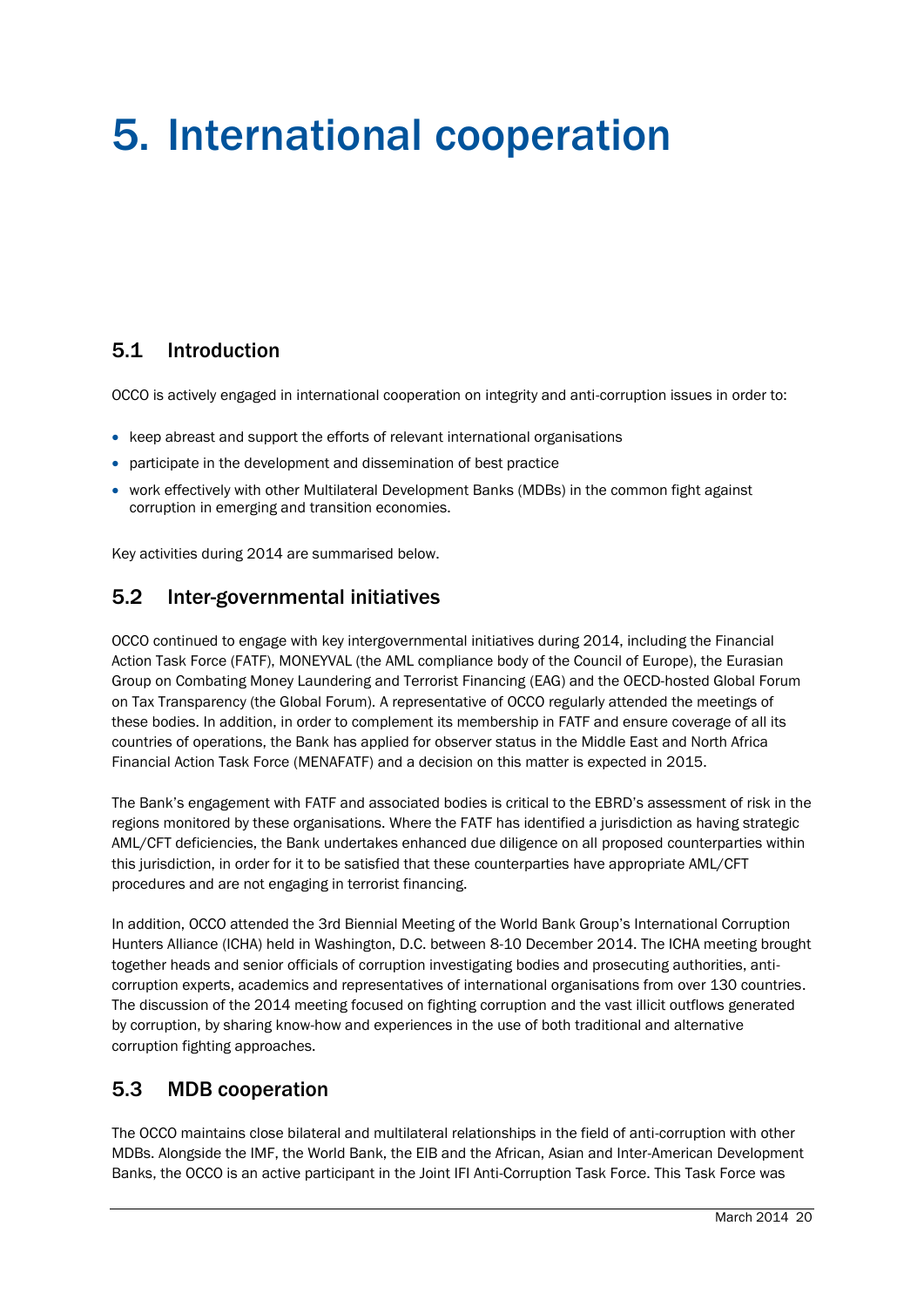established in 2006 initially to agree harmonised prohibited practices and has since evolved to be an active forum encouraging consistency amongst the MDBs in the investigation and enforcement of Prohibited Practices, including the AMEDD to which the Bank is a signatory, and to collectively raise awareness of the MDB anti-corruption efforts.

As part of the ongoing activities of the Task Force, representatives of OCCO met and communicated regularly with the integrity offices of the MDBs throughout 2014 and, with specific regard to the effective implementation of the AMEDD, reached agreement on:

- the process to be applied when an entity fulfils the conditions for release from debarment
- the requirement to insert summary case details into each institution's Notice of a Debarment Decision, and to include a statement on whether the decision was based on a Negotiated Resolution Agreement
- a harmonised approach for dealing with sanctioned entities which are not direct counterparties of the institution(s) but which may receive funds from them, such as a contractor providing services to a private sector client.

In addition, the integrity offices of the MDBs, including OCCO, continued to work on several other topics of common interest, including:

- whether and when integrity offices should be subject to external peer reviews
- how integrity offices should respond to instances of national transgressions by strategically important counterparties, suppliers or contractors
- settlement agreements
- sharing of information among MDBs and with other international organisations
- whistleblower protection
- audit clauses
- the referral of matters to national enforcement authorities.

These matters will continue to be discussed with the aim of the MDBs agreeing on a 'best practice' approach regarding some of these issues. Further information is available at [www.crossdebarment.org.](http://crossdebarment.org/oai001p.nsf)

MDB meetings attended by representatives of OCCO included the annual MDB conference on Private Sector Integrity which, in 2014, was hosted by the Asian Development Bank in Manila. The aim of this conference was to coordinate and strengthen the integrity due diligence processes adopted by international organisations in their private sector operations. The event confirmed the leading role played by the EBRD in conducting integrity due diligence in its private sector operations.

Representatives of OCCO also attended a meeting of MDB chief investigators at OLAF's annual Conference of International Investigators held in October 2014, which drew 130 investigators from 40 international agencies, as well as an inaugural gathering of IFI and international bodies at the EIB's headquarters in Luxembourg to explore matters of mutual interest in relation to integrity.

In addition, the OCCO participated at the Meeting of Integrity Heads of MDBs held 4-5 December 2014 at the World Bank headquarters in Washington, D.C.. Amongst the various topics discussed were:

- Recent decisions of the sanctions boards of the MDBs
- Expansion of Prohibited Practices to include misappropriation
- Application of recent Office of Foreign Assets Control (OFAC) and UN Sanctions
- Cooperation by entities subject to settlement agreements with the investigations of other MDBs.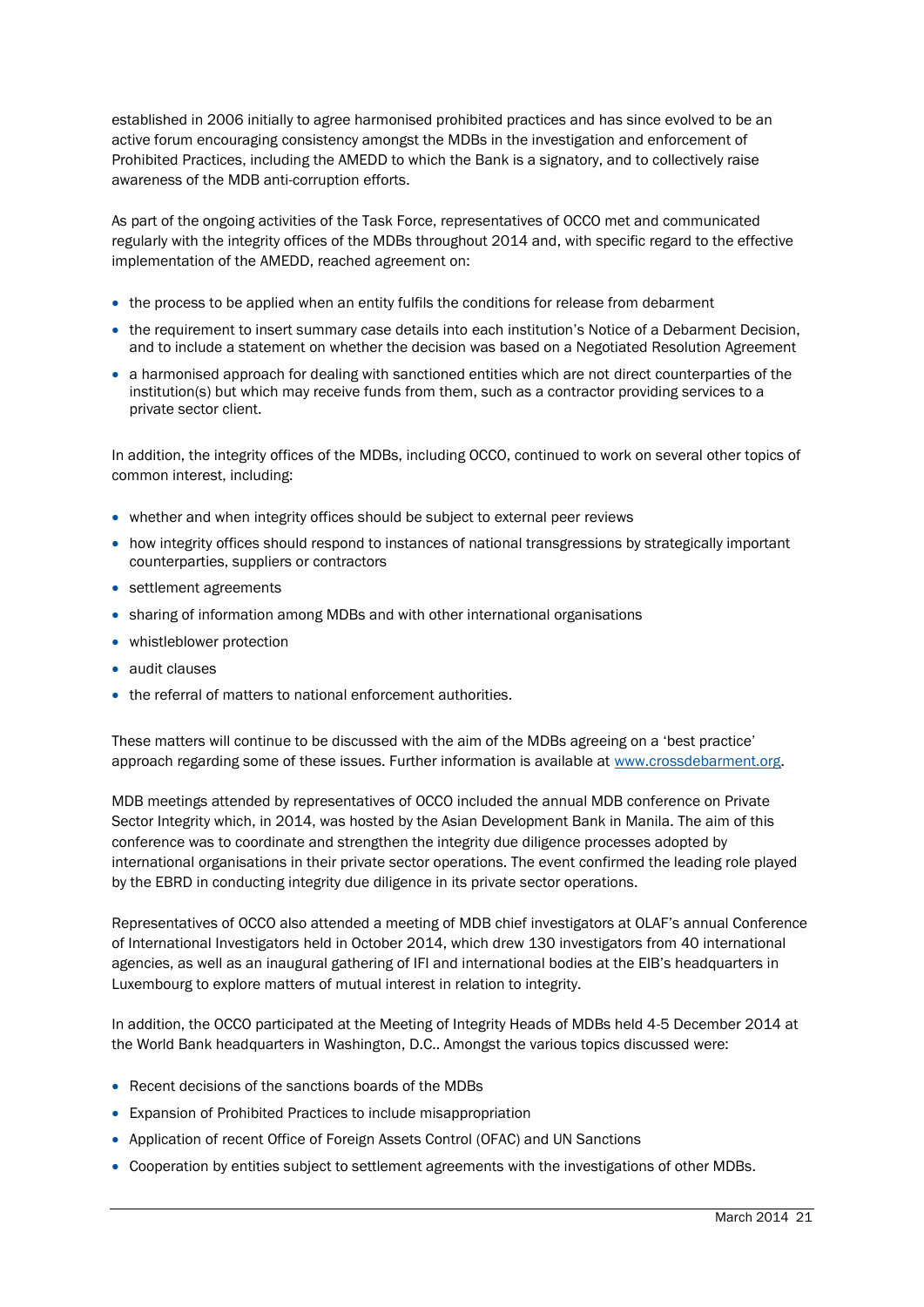# 5.4 Other international cooperation activities

As in previous years, the EBRD helps to support the work of standard setters by working closely with governments, civil society representatives and the private sector. In 2014, OCCO continued to participate in the Steering Committee for Transparency International's (TI) Business Principles for Countering Bribery and attended the inaugural event of TI's country assessment methodology development programme. An OCCO representative sits on the programme's advisory board to help steer its output.

The Bank also maintains contacts with other organisations, such as the OECD, to underscore the importance of anti-corruption reforms in the Bank's countries of operations. In addition, OCCO participates in the work of the B20 Coalition of business associations from G20 economies, which counts the fight against corruption and bribery within the private sector among its priorities; and the Cambridge International Symposium on Economic Crime and of the Wolfsberg Forum – a gathering of international regulators and Financial Institutions - organised by the Wolfsberg Group. The Wolfsberg Group was formed by 11 global banks, and aims to develop and promote industry standards and good practice for anti-money laundering and the countering of terrorist financing.